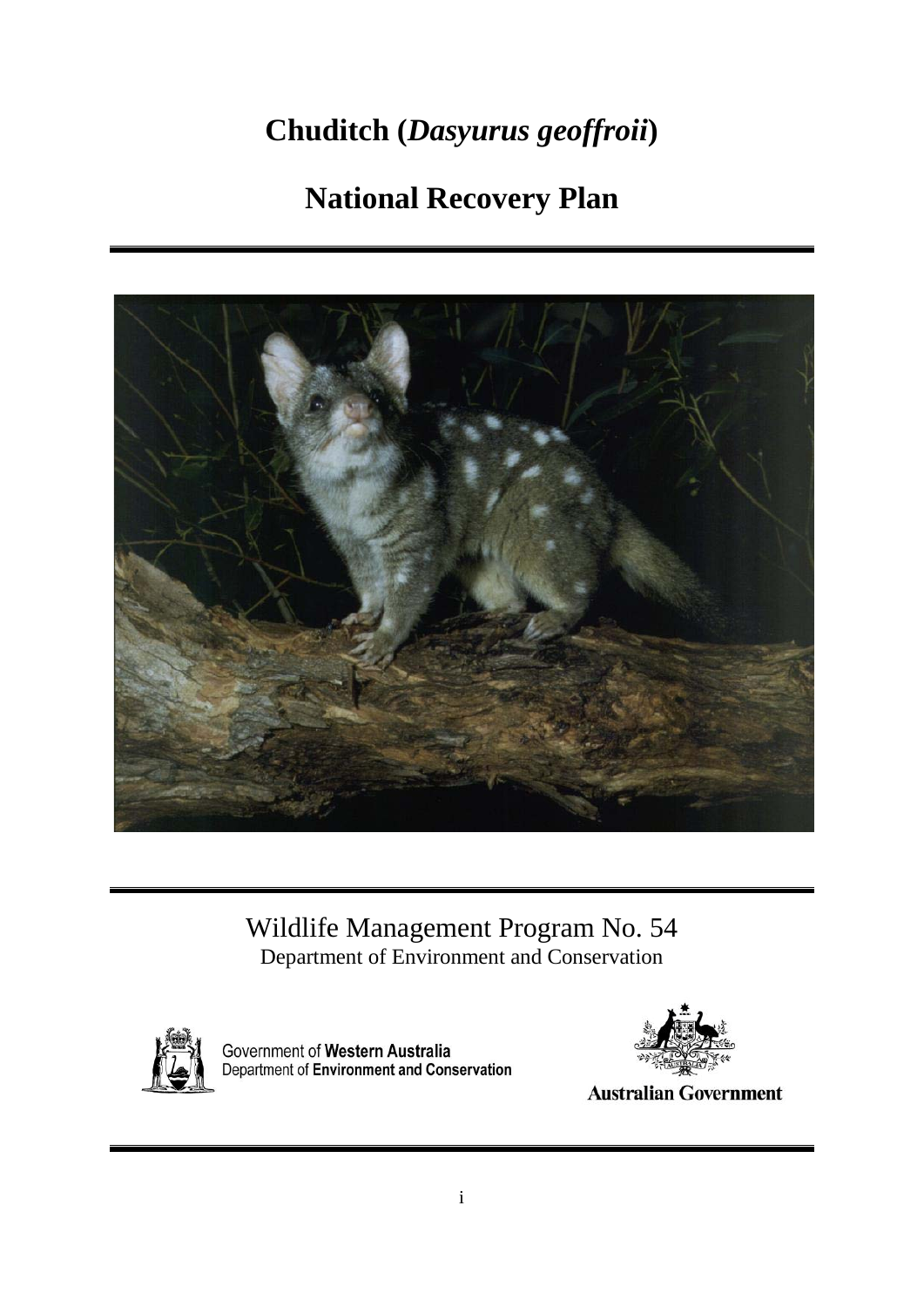## **WESTERN AUSTRALIAN WILDLIFE MANAGEMENT PROGRAM NO. 54**

# **Chuditch** *Dasyurus geoffroii* **Recovery Plan**

2012

 $\epsilon$ 

Department of Environment and Conservation Locked Bag 104, Bentley Delivery Centre WA 6983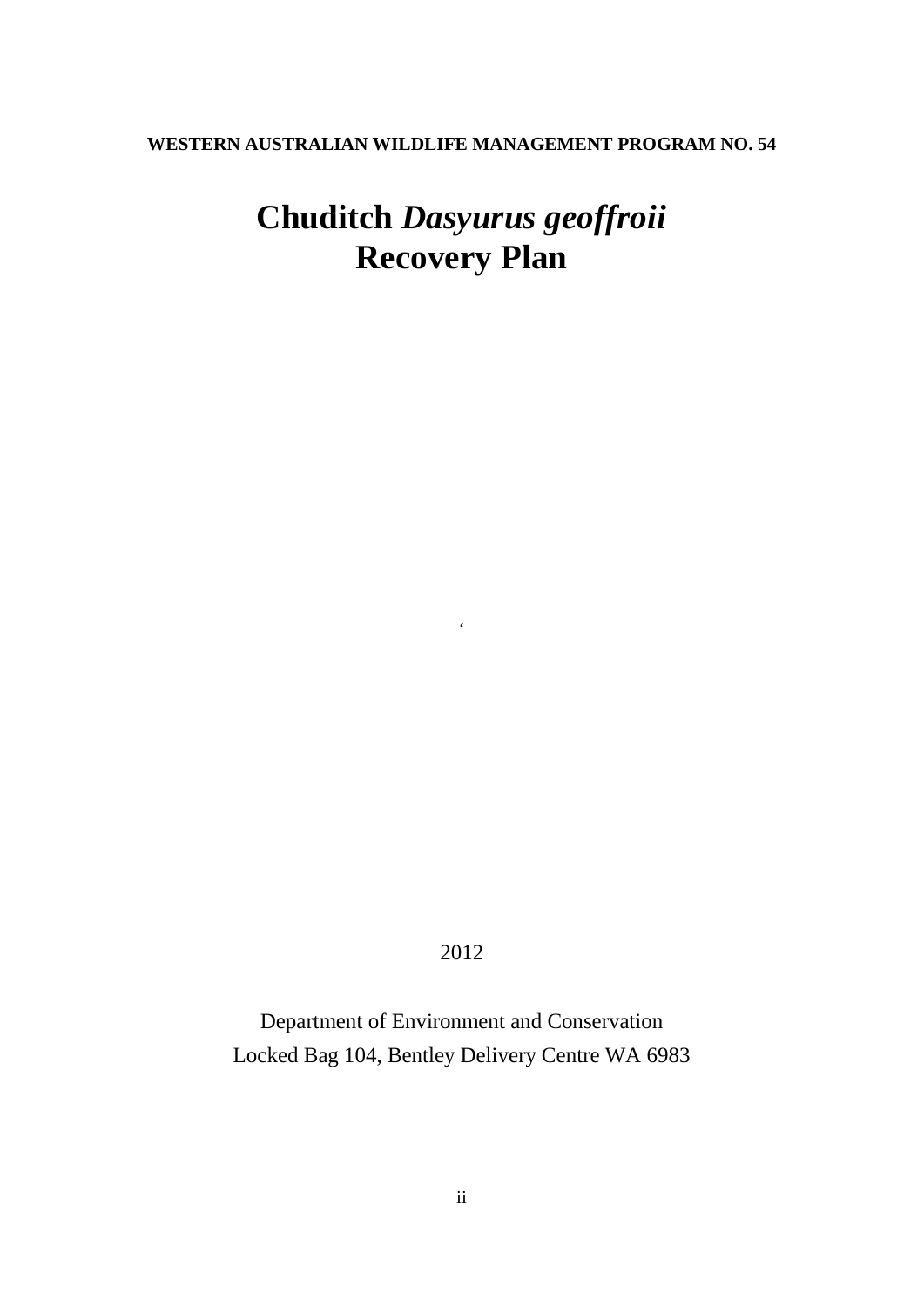#### **FOREWORD**

<span id="page-2-0"></span>This is a Recovery Plan prepared within the framework laid down in Department of Environment and Conservation (DEC) Policy Statements Numbers 44 and 50 (CALM 1992; CALM 1994), and the Australian Government Department for Sustainability, Environment, Water, Population and Communities (SEWPAC) Recovery Planning Compliance Checklist for Legislative and Process Requirements (DEWHA 2008), with the assistance of funding provided by the Australian Government.

Recovery Plans outline the recovery actions that are required to address those threatening processes most affecting the ongoing survival of threatened taxa or ecological communities, and begin the recovery process. Recovery Plans delineate, justify and schedule management actions necessary to support the recovery of threatened species and ecological communities. This Recovery Plan has been developed with the involvement and cooperation of a range of stakeholders, but individual stakeholders have not necessarily committed to undertaking specific actions. The attainment of objectives and the provision of funds may be subject to budgetary and other constraints affecting the parties involved. Proposed actions may be subject to modification over the life of the plan due to changes in knowledge.

Information in this Recovery Plan was accurate at July 2012.

**Recovery Plan Preparation**: This Recovery Plan was prepared by Judy Dunlop and Keith Morris (Department of Environment and Conservation) for the Chuditch Recovery Team. This plan was reviewed and updated by Holly Raudino and the map was prepared by Amy Mutton.

**Citation:** Department of Environment and Conservation (2012). Chuditch (*Dasyurus geoffroii)* Recovery Plan. Wildlife Management Program No. 54. Department of Environment and Conservation, Perth, Western Australia.

**Cover Photograph**: Babs and Bert Wells/DEC.

**Disclaimer**: This State of Western Australia and its employees do not guarantee that this publication is without flaw of any kind or is wholly appropriate for your particular purposes and therefore disclaims all liability for any error, loss or other consequence that may arise from you relying on any information in this publication.

© State of Western Australia Department of Environment and Conservation 2012

This publication is copyright. No part may be reproduced by any process except in accordance with provisions of the *Copyright Act 1968*.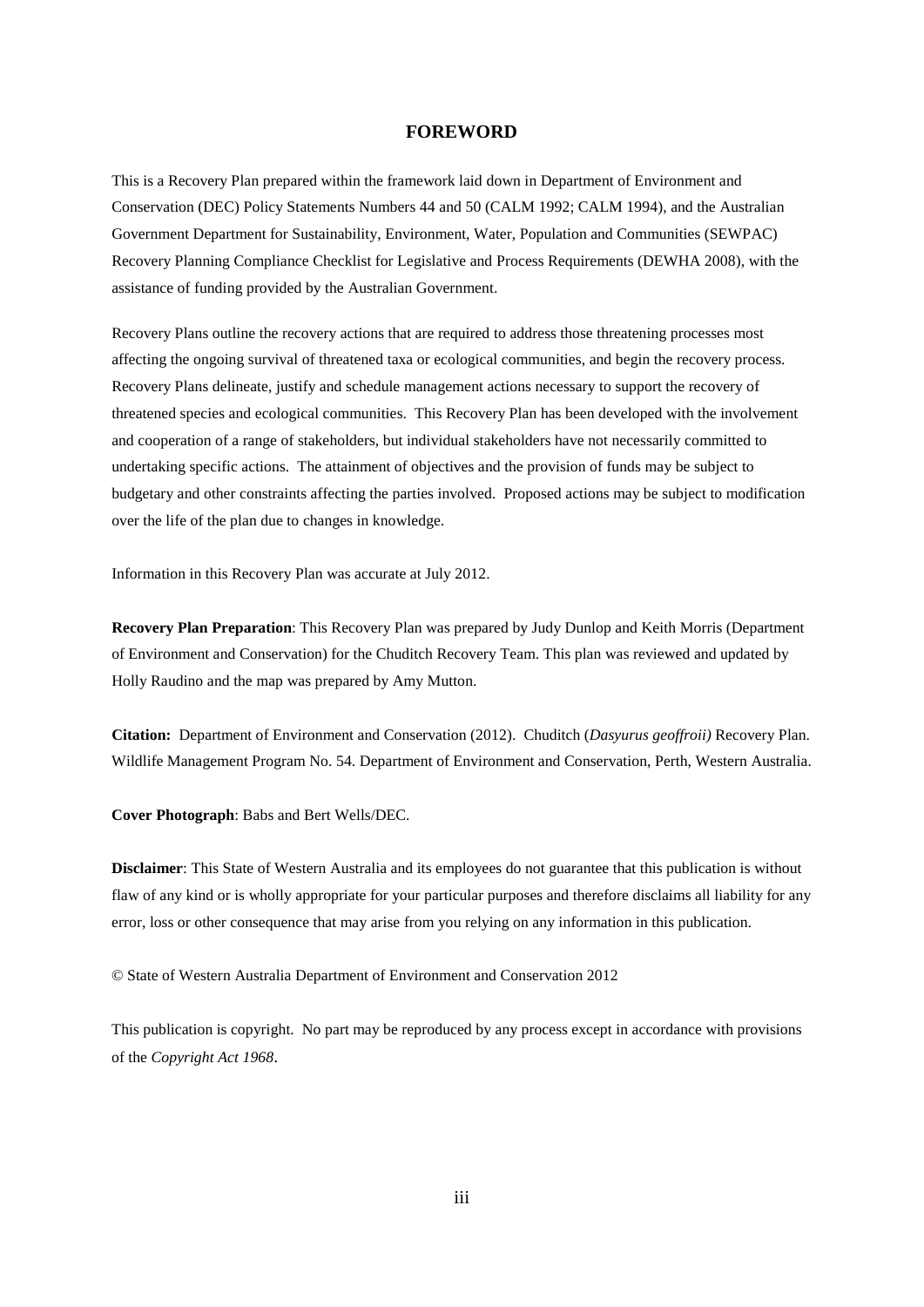# <span id="page-3-0"></span>**CONTENTS**

|     | 2.1. |                                                                      |  |
|-----|------|----------------------------------------------------------------------|--|
|     | 2.2. |                                                                      |  |
|     | 2.3. |                                                                      |  |
|     | 2.4. |                                                                      |  |
|     | 2.5. |                                                                      |  |
|     |      |                                                                      |  |
|     |      | <b>4. HABITAT CRITICAL TO SURVIVAL AND IMPORTANT POPULATIONS  10</b> |  |
|     |      |                                                                      |  |
|     |      |                                                                      |  |
|     |      |                                                                      |  |
|     |      |                                                                      |  |
|     | 7.2. | Predation by, and competition from, introduced foxes and cats 14     |  |
|     | 7.3  |                                                                      |  |
|     |      |                                                                      |  |
|     |      |                                                                      |  |
| 10. |      |                                                                      |  |
| 11. |      | <b>ENVIRONMENTAL BENEFITS OF IMPLEMENTING THE RECOVERY</b>           |  |
|     |      |                                                                      |  |
| 12. |      | <b>REVIEW OF EXISTING CONSERVATION MEASURES  17</b>                  |  |
| 13. |      |                                                                      |  |
|     |      |                                                                      |  |
|     |      |                                                                      |  |
|     |      |                                                                      |  |
| 14. |      |                                                                      |  |
| 15. |      |                                                                      |  |
| 16. |      |                                                                      |  |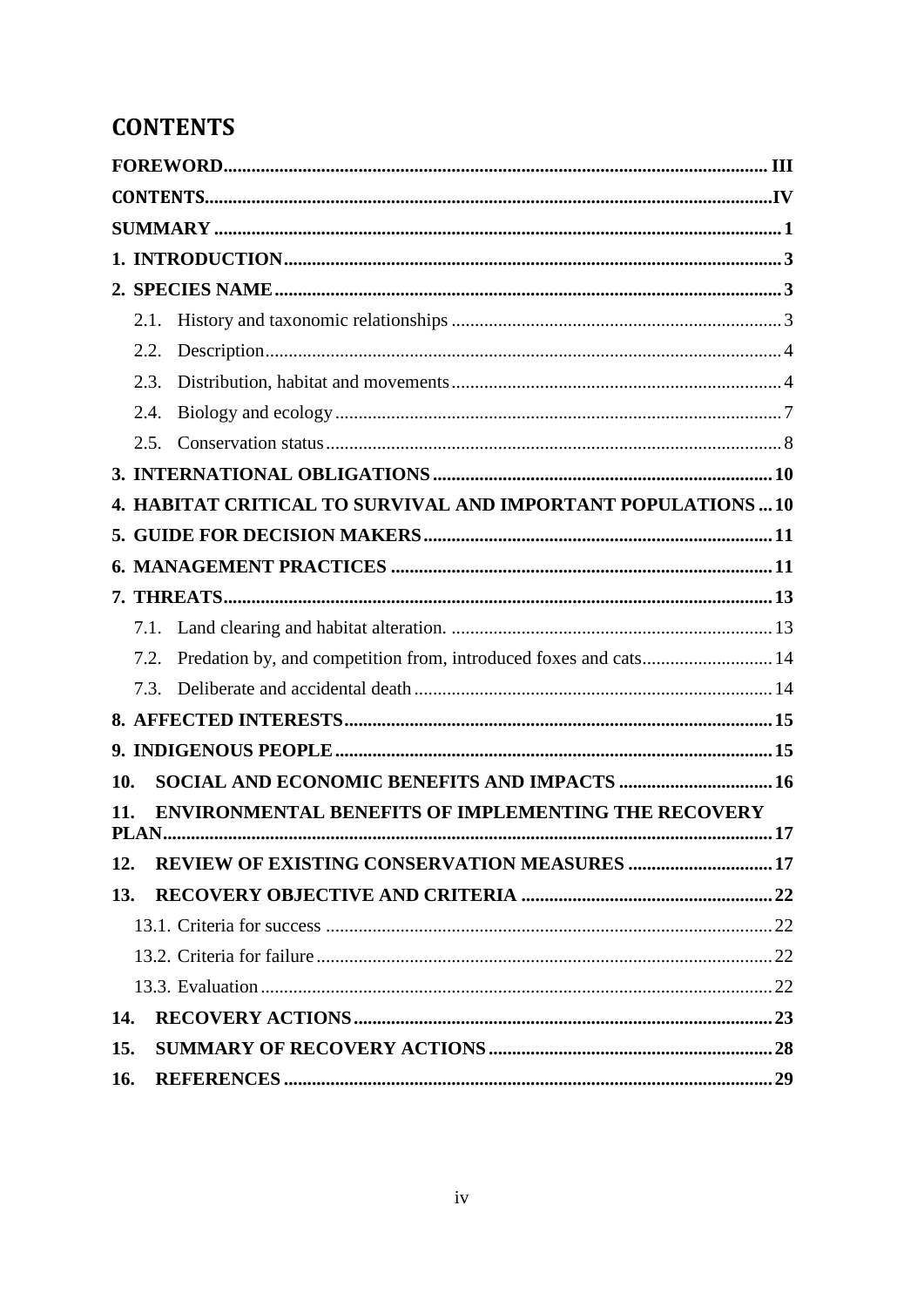#### **SUMMARY**

<span id="page-4-0"></span>Chuditch (Western Quoll) *Dasyurus geoffroii* Gould 1841 **Family**: Dasyuridae **DEC Regions**: Goldfields, Midwest, South Coast, South West, Swan, Warren, **Wheathelt Interim Biogeographic Regions:** Avon Wheatbelt, Carnarvon, Esperance Plains, Geraldton Sandplains, Jarrah Forest, Swan Coastal Plain, Warren, Yalgoo **Current status of taxon**: *Environment Protection and Biodiversity Conservation Act 1999* (EPBC Act): Vulnerable. Western Australia *Wildlife Conservation Act 1950*, *Wildlife Conservation (Specially Protected Fauna) Notice 2010*: Schedule 1, and ranked as Vulnerable using IUCN criteria.

### **Habitat critical for survival:**

At the time of European settlement, chuditch were present in all mainland Australian States, and the Northern Territory; however they are now only present in approximately 5% of their former range. Most chuditch are now found in varying densities throughout the jarrah forest and south coast of Western Australia. They also occur at lower densities in the goldfields and wheatbelt, as well as in Kalbarri National Park (translocated).

Chuditch use a range of habitats including forest, mallee shrublands, woodland and desert. The most dense populations have been found in riparian jarrah forest. Chuditch require adequate numbers of suitable den and refuge sites (horizontal hollow logs or earth burrows) and sufficient prey biomass (large invertebrates, reptiles and small mammals) to survive. They are capable of travelling long distances and have large home ranges, and even at their most abundant, chuditch are generally present in low numbers. For this reason they require habitats that are of a suitable size and not excessively fragmented.

#### **Recovery plan objective:**

To reduce threats to the chuditch and increase population densities to ensure long-term survival.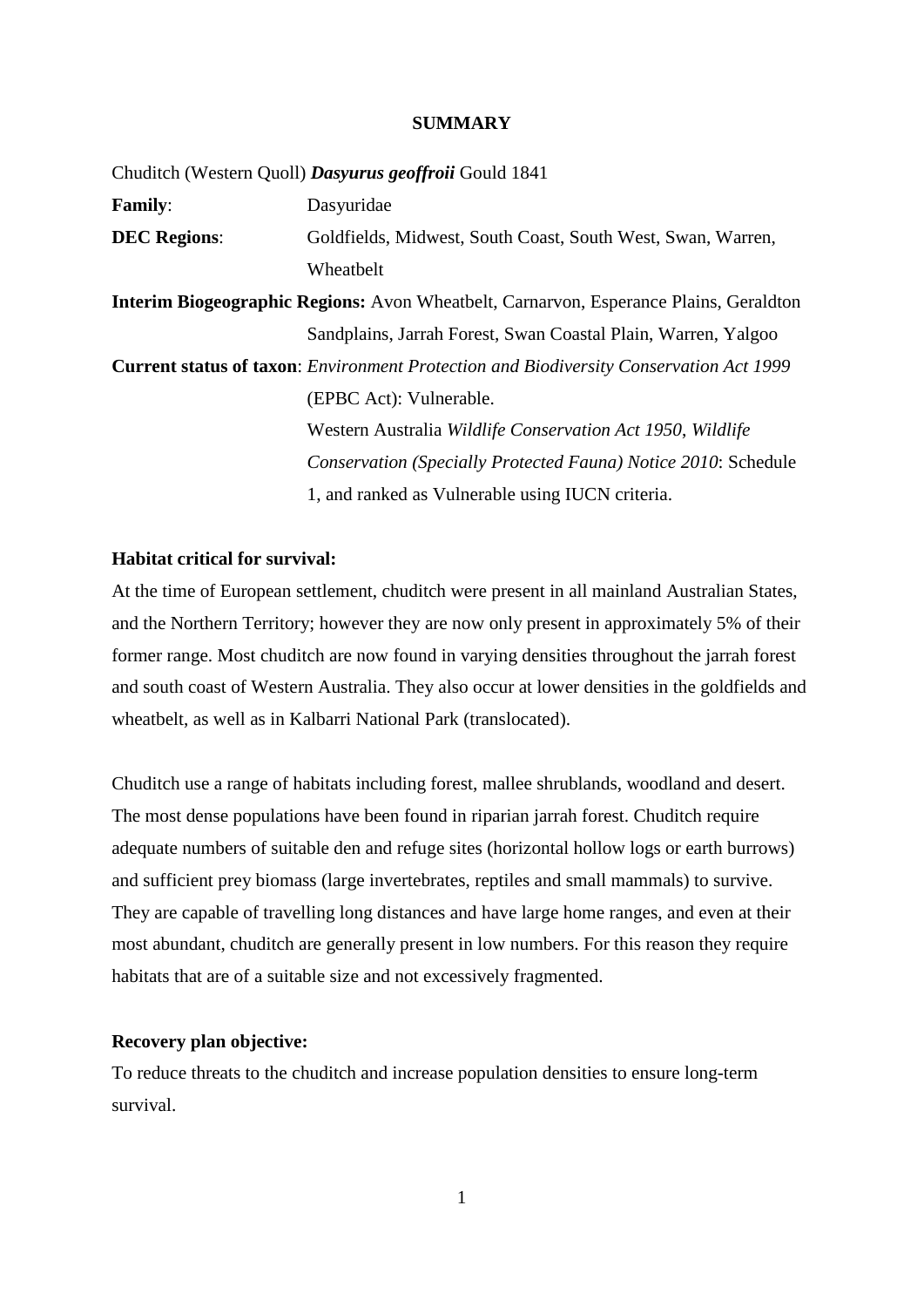## **Performance criteria:**

This Recovery Plan will be deemed successful if the chuditch can be delisted from Vulnerable under the EPBC Act and Schedule 1 under the WA Wildlife Conservation Act within 10 years from adoption.

This Recovery Plan will be deemed unsuccessful if the chuditch is still listed as Threatened under either the EPBC Act or Wildlife Conservation Act after 10 years of adoption.

#### **Recovery actions:**

- 1. Retain and improve habitat critical for survival
- 2. Determine impacts of feral cats on chuditch
- 3. Determine the impact of feral cat control methods on chuditch
- 4. Continue, expand and improve baiting foxes and feral cats
- 5. Determine population abundance and distribution of chuditch populations
- 6. Establish reference sites for monitoring chuditch population abundance to evaluate the effectiveness of fox and cat control
- 7. Undertake and monitor translocations to increase the extent of occurrence
- 8. Increase public awareness through community education and enforcement of regulations
- 9. Coordinate recovery implementation

#### **Cost:**

The estimated cost of implementing this Recovery Plan is \$ 2,570,000 over ten years.

#### **Recovery team:**

Recovery teams provide advice and assist in coordinating actions described in recovery plans. Recovery teams comprising representatives from organisations with direct interest in the recovery of the species, including those involved in funding and carrying out, or helping to carry out, actions that support the recovery of the species. The Chuditch Recovery Team may include representatives of the Western Australian Department of Environment and Conservation, Perth Zoo, WWF-Australia, Australian Wildlife Conservancy and other organisations as appropriate.

2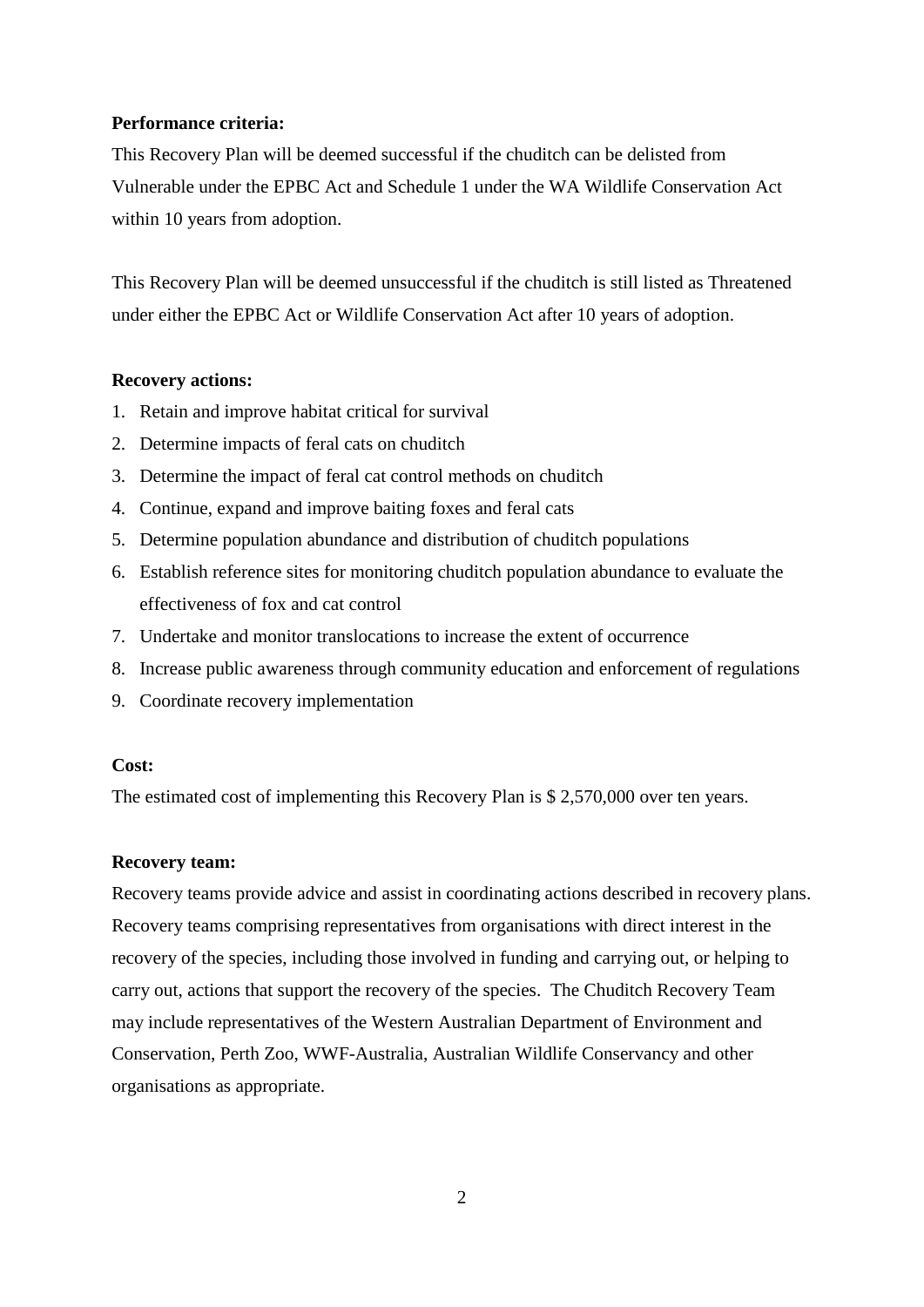## <span id="page-6-0"></span>**1. INTRODUCTION**

This is the second recovery plan prepared for the chuditch, *Dasyurus geoffroii*. The first was prepared in 1994 (Orell and Morris 1994), based on a management program prepared in 1991 (Serena *et al.* 1991). A recovery team was established in 1992 and assisted in the development of the first recovery plan. Significant progress has been made on the recovery actions identified in the first recovery plan and a summary of these is presented in this plan. However a recent review of the chuditch conservation status (DEC 2007) determined that, despite some successful translocations and increases in natural populations, the chuditch still did not meet the IUCN criteria for downlisting in Western Australia, and its status remains as vulnerable under the *Environment Protection and Biodiversity Conservation Act 1999* and the *Wildlife Conservation Act 1950*.

## <span id="page-6-1"></span>**2. SPECIES NAME**

#### <span id="page-6-2"></span>**2.1. History and taxonomic relationships**

The chuditch (*Dasyurus geoffroii)* is one of six quoll species native to Australia and New Guinea. Four of these, *D. geoffroii*, *D. hallucatus*, *D. viverrinus* and *D. maculatus,* occur in Australia; *D. albopunctatus* and *D. spartacus* occur in New Guinea. All quoll species in Australia are now listed as threatened species. Both *D. geoffroii* and *D. hallucatus* occur in WA however their current distributions do not overlap (van Dyck and Strahan 2008).

The chuditch was first described by John Gould in 1840 (Gould 1840). Other common names for this species include western quoll or native cat; however the latter is misleading as the chuditch is a dasyurid marsupial unrelated to cats. Abbott (2001) lists a number of different names recorded being used by Noongar people of south-west WA. From words like "djooditj" and "dju-tytch", early settlers and collectors derived the name Chuditch. These names may mimic the sharp, guttural cry of the animal when threatened (Smith *et al.* 2004; Serena 1987).

Two forms have been recognised based on skull size, skin and fur colour. *Dasyurus geoffroii geoffroii* from New South Wales, Victoria and South Australia is represented by the specimen collected by Gould in 1841, and *D. g. fortis*, from Western Australia later recognised by Thomas (1906). A lack of specimens from eastern Australia has made it difficult to verify these two forms and separate taxonomy has been refuted from both morphometric (Serena *et*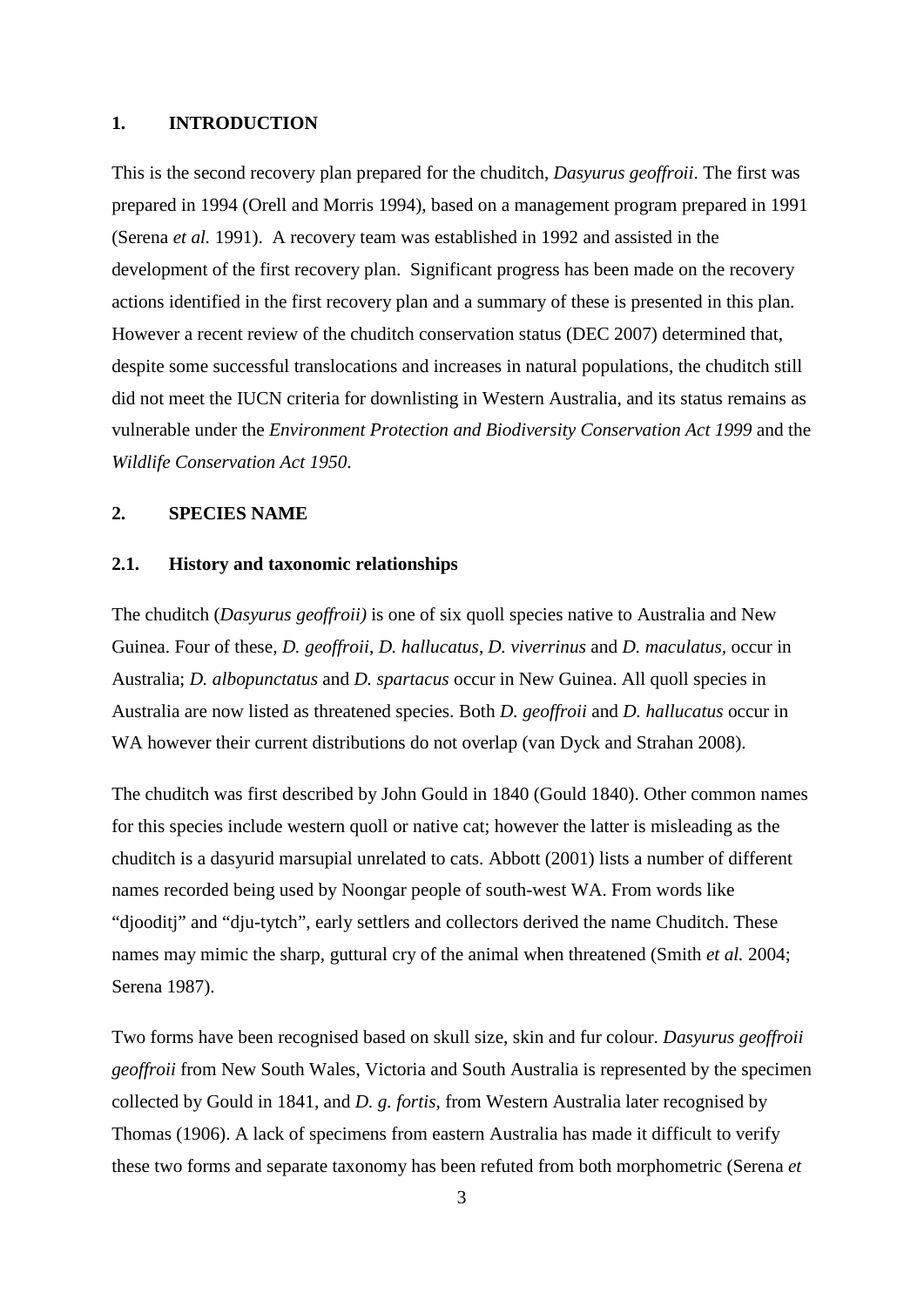*al.* 1991) and genetic (Firestone 1999) perspectives. As such the chuditch is currently regarded as a single taxon.

#### <span id="page-7-0"></span>**2.2. Description**

The chuditch is the largest carnivorous marsupial (family Dasyuridae) occurring in Western Australia. At maturity it is about the size of a small domestic cat, males weighing an average of 1.3 kg and females an average of 0.9 kg. The chuditch is distinguishable from other mammals within its present range by its white spotted brown pelage, large rounded ears, pointed muzzle, large dark eyes and a non-hopping gait. The tail is about three quarters of the head and body length, and has a black 'brush' over the dorsal surface of the distal portion.

## <span id="page-7-1"></span>**2.3. Distribution, habitat and movements**

The chuditch formerly ranged across nearly 70 percent of the continent, occurring in every mainland State and Territory (Figure 1). It was relatively abundant over this large range at the time of European settlement (Collett 1887, as cited by Serena *et al.* 1991; Whittell 1954; Johnson and Roff 1982; Burbidge *et al.* 1988). However, a drastic decline in numbers and a contraction of range has occurred since that time. Specimens were last collected in New South Wales in 1841, Victoria in 1857 and in Queensland between 1884 and 1907. Chuditch were last reported in the arid zone of South Australia in the mid-1950s (Finlayson 1961). In Western Australia, the species was still abundant in the wheatbelt in 1907, but had disappeared from coastal areas north of Geraldton by this time (Thomas 1906; Shortridge 1909). Chuditch had not been recorded on the Swan Coastal Plain since the 1930s, however there have been records in the outer metropolitan areas such as Gooseberry Hill, East Martin and on the Swan Coastal Plain, Upper Swan Valley, High Wycombe, Wandi, Yalgorup National Park and Leschenault Conservation Park.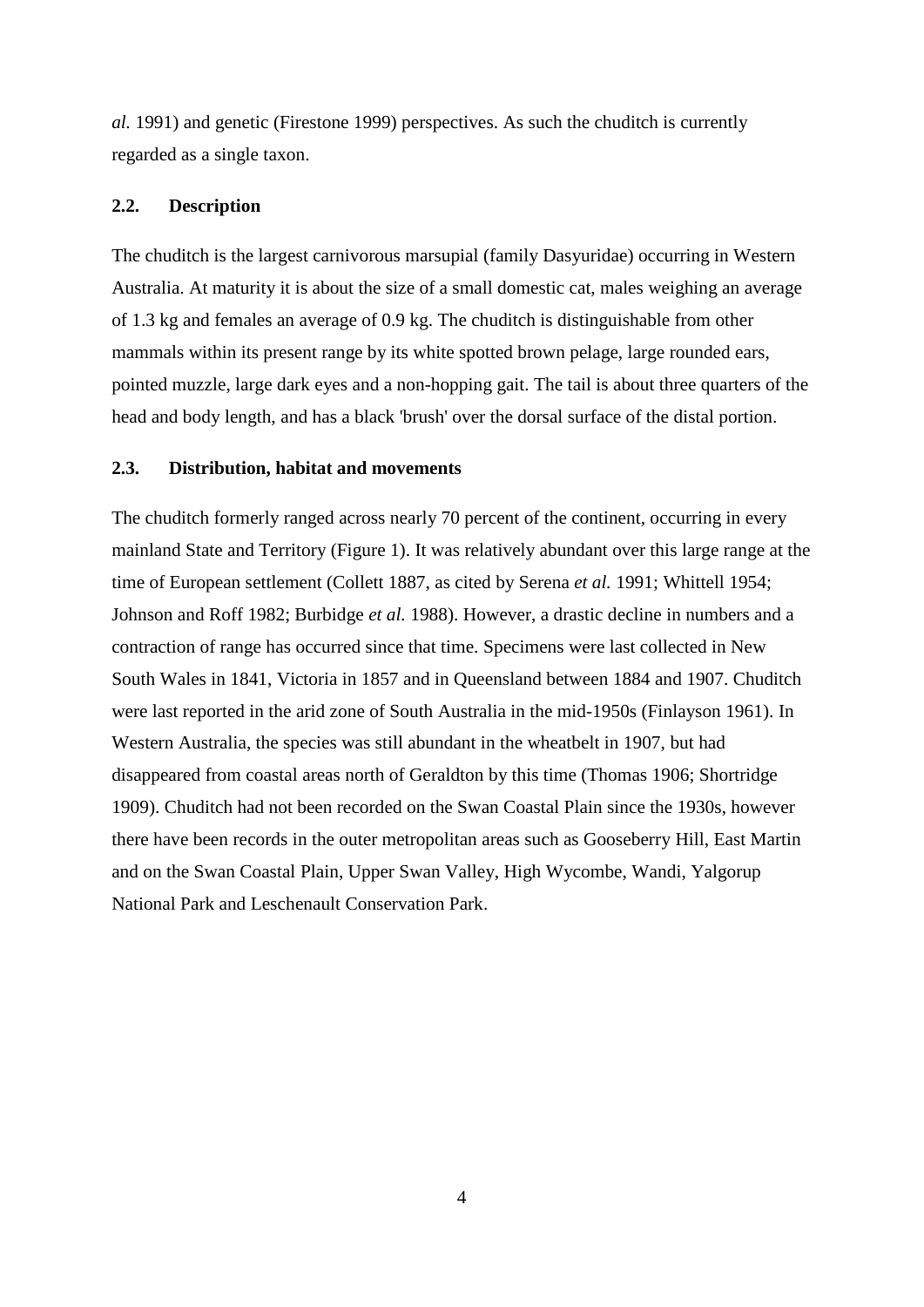

## **Figure 1. Past and present distribution of the chuditch (from van Dyck and Strahan 2008). Introduced populations are displayed in Figure 2.**

Free-ranging populations of chuditch are now restricted to Western Australia, within an estimated 5% of their former range. Some captive chuditch are held at the Desert Park facility in Alice Springs, the Perth Zoo and a number of private wildlife parks in Western Australia. The major portion of the remaining natural populations occur in varying densities in jarrah (*Eucalyptus marginata*) forests and woodlands in the south-west corner of WA, and in woodlands, mallee shrublands and heaths along the south coast, east to the Ravensthorpe area (Figure 2). There are also occasional records from drier woodland and mallee shrubland in the Wheatbelt and Goldfield Regions. Under actions of the first recovery plan, chuditch were translocated to Lake Magenta Nature Reserve, Julimar Conservation Park and Kalbarri National Park, Mt Lindsey and Cape Arid National Parks. The success of translocations will be discussed in more detail in Section 12.4 below.

The total chuditch population as of 2007 was estimated to be less than 10,000 individuals (DEC 2007) with probably 75% of these occurring in the eucalypt forests and woodlands, and mallee heath and shrublands of the south-west and south coast of WA. The present distribution (Fig. 2) is based on Western Australian Museum specimens, reliable sightings and road kill records within the last 16 years. Their solitary and nomadic lifestyle makes populations very difficult to estimate; for example, numbers of mature chuditch present in the jarrah forest has been estimated by various different studies at various dates between 1,368 and 12,500 individuals (Serena *et al.* 1991; Morris 1998; Morris *et al.* 2000; DEC 2007). All populations of chuditch are considered important to the survival of the species.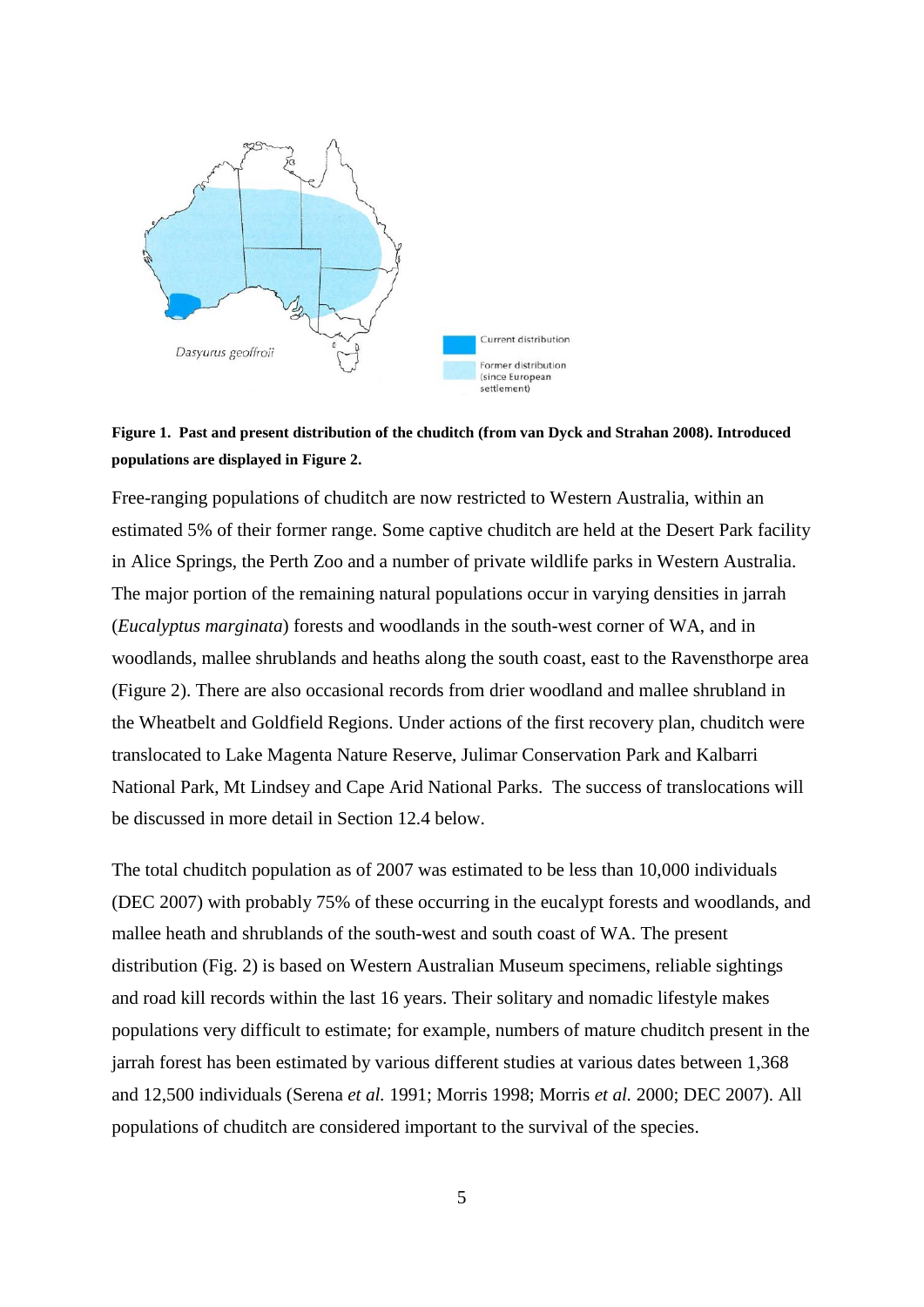

**Figure 2. Chuditch locations a) south-west of Western Australia b) State-wide. Sighting data from DEC's Threatened and Priority Fauna Database.**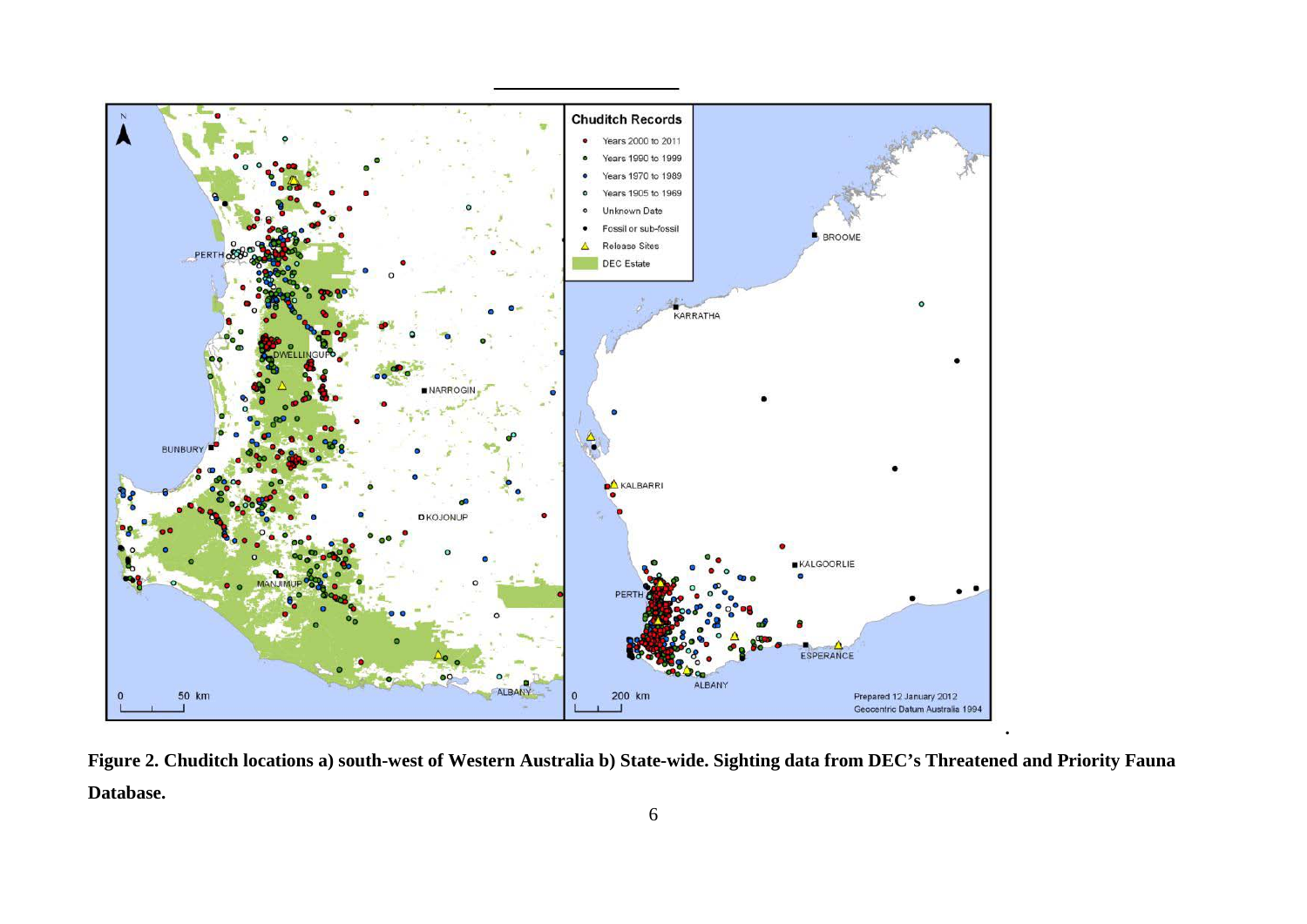Chuditch are solitary animals for most of their life. In the absence of foxes, they occupy relatively large home ranges, males ranging over 15 km² and females 3-4 km² (Serena and Soderquist 1989). These home ranges may overlap; however there tends to be a smaller nonoverlapping 'core' area defined by den locations. Core areas are 4 km² and 0.9 km² for males and females respectively (Serena and Soderquist 1989). Females tend to be territorial, although some areas may be shared by a mother and her adult daughter (Serena and Soderquist 1989). Male core areas are much larger and overlap broadly with other males as well as female. Both sexes occur at similar densities in the jarrah forest. Home range size may be smaller in areas where foxes are effectively controlled, and where chuditch population densities are higher (Mathew 1996).

#### <span id="page-10-0"></span>**2.4. Biology and ecology**

#### *Diet and foraging activity*

Chuditch are opportunistic feeders, foraging primarily on the ground and at night. They may climb trees to obtain prey or to escape from predators. In the forest, insects and other large invertebrates comprise the bulk of their diet, though some mammals, birds and lizards are also included (Serena *et al.*1991). The red pulp surrounding Zamia (*Macrozamia riedlei*) seeds is sometimes consumed, as well as small fruits and parts of flowers (Hancock 1991). In the arid zone, the diet of chuditch includes live mammals, carrion, lizards, frogs and invertebrates (Johnson and Roff 1982; Burbidge *et al.* 1988). Chuditch will also scavenge for food scraps around campsites and consume the remains of animals killed on roads.

Chuditch are primarily a nocturnal species, although they are sometimes active during the day during the breeding season or when cold, wet weather restricts nocturnal foraging. Food is most limited during the colder months from June to August. They have a keen sense of sight, hearing and smell to locate and capture prey.

#### *Reproduction and mortality*

In the south-west and wheatbelt, chuditch are seasonal breeders. Females enter oestrus, and mating occurs, in late April to early July. Chuditch are a supernumerary breeder (Morton *et al.* 1989) and, following a gestation period of about 17-18 days, females can produce up to 50 foetuses, each 5mm long and weighing 9-15 mg. However, only 2-6 young successfully attach to the available six nipples. The young remain in the mother's pouch for about 61 days and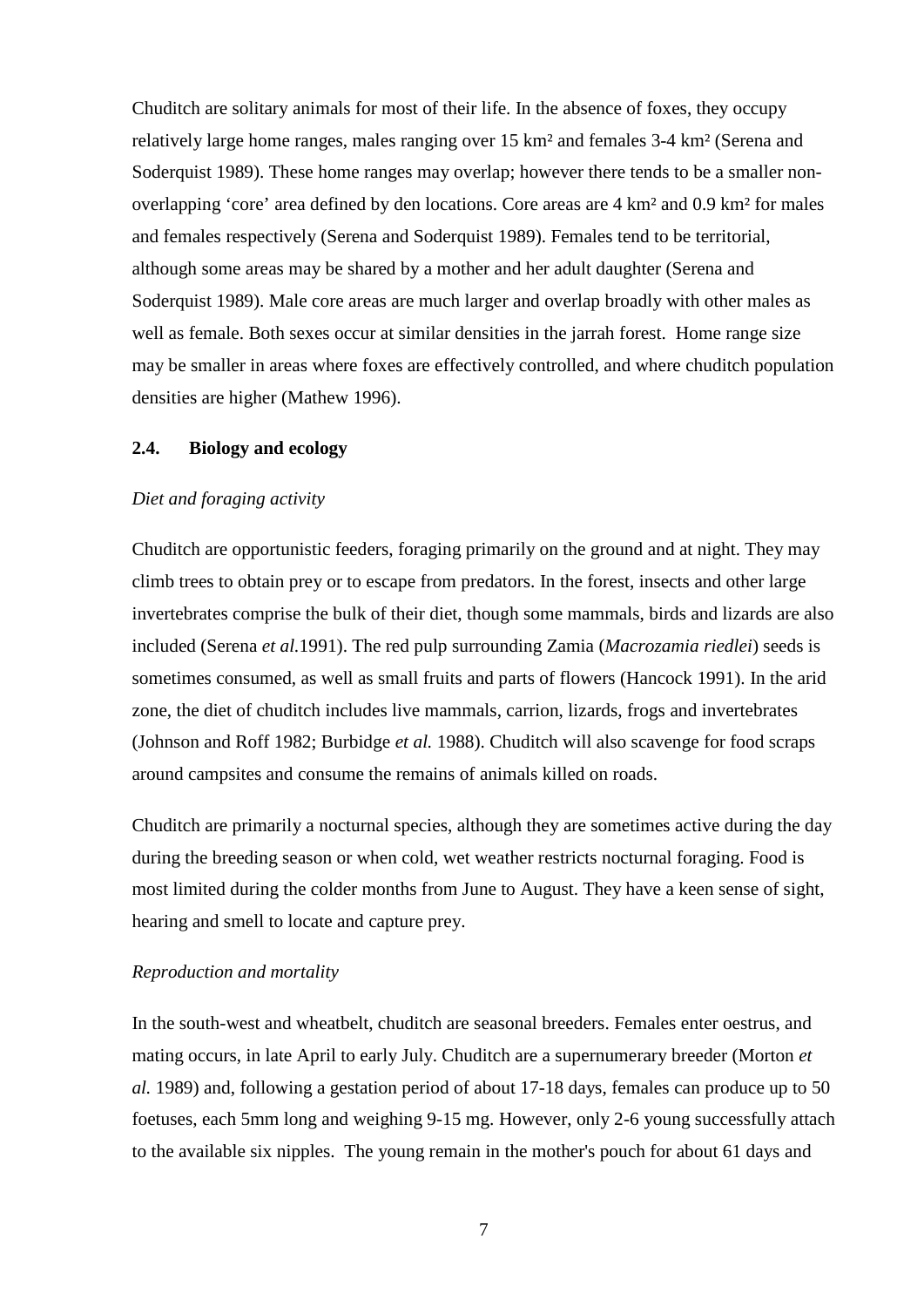are then left in the den while the mother forages. By 110 days of age they are well furred and begin eating solid food. They are fully weaned at 170 days of age and subsequently disperse.

Both males and females are sexually mature and can breed in their first year. Fecundity appears to be highest in first year females, which also comprise more than half the breeding female population. The population sex ratio is close to parity, both in the case of pouch young and breeding adults.

Wild chuditch usually die before their fourth year; the average life span for established adults is two years (Soderquist 1988). Factors contributing to chuditch mortality in the jarrah forest include being hit by motor vehicles, illegal shooting near roads, predation by foxes, raptors and feral cats, injury in rabbit traps, natural accidents and disease. Chuditch commonly forage along dirt roads and tracks, hence many animals are hit by motor vehicles. This behaviour may also serve to increase the frequency of encounters with predators.

## <span id="page-11-0"></span>**2.5. Conservation status**

Chuditch have disappeared from approximately 95% of their former range in the last 200 years. The primary causes of this reduction were habitat removal, the spread of introduced predators and active persecution by humans. Although some natural populations have recovered as a result of broad scale fox baiting programs in the south-west of Western Australia, and some new populations have been established through translocations, the chuditch is still regarded as Vulnerable under the EPBC Act and under IUCN criteria (IUCN version 3.1).

In Western Australia, it was gazetted as 'rare or likely to become extinct' in 1983 (*Wildlife Conservation Act 1950*), in recognition of its dramatically reduced range. In 1991 it was listed as Endangered under the Commonwealth *Endangered Species Protection Act 1992*. The 1992 Action Plan for Australasian Marsupials and Monotremes listed the chuditch as Endangered (Kennedy 1992), however a revision of this document in 1996 downgraded the status to Vulnerable using IUCN (1994) criteria (Maxwell *et al.* 1996). The Commonwealth *Environment Protection and Biodiversity Conservation Act 1999* listed the species as Vulnerable and a revision of this status in 2006 (DEC 2007) recommended that the status remain the same, largely because of difficulties in monitoring and accurately estimating population size. Table 1 presents the conservation status of the chuditch according to different authorities and changes over time.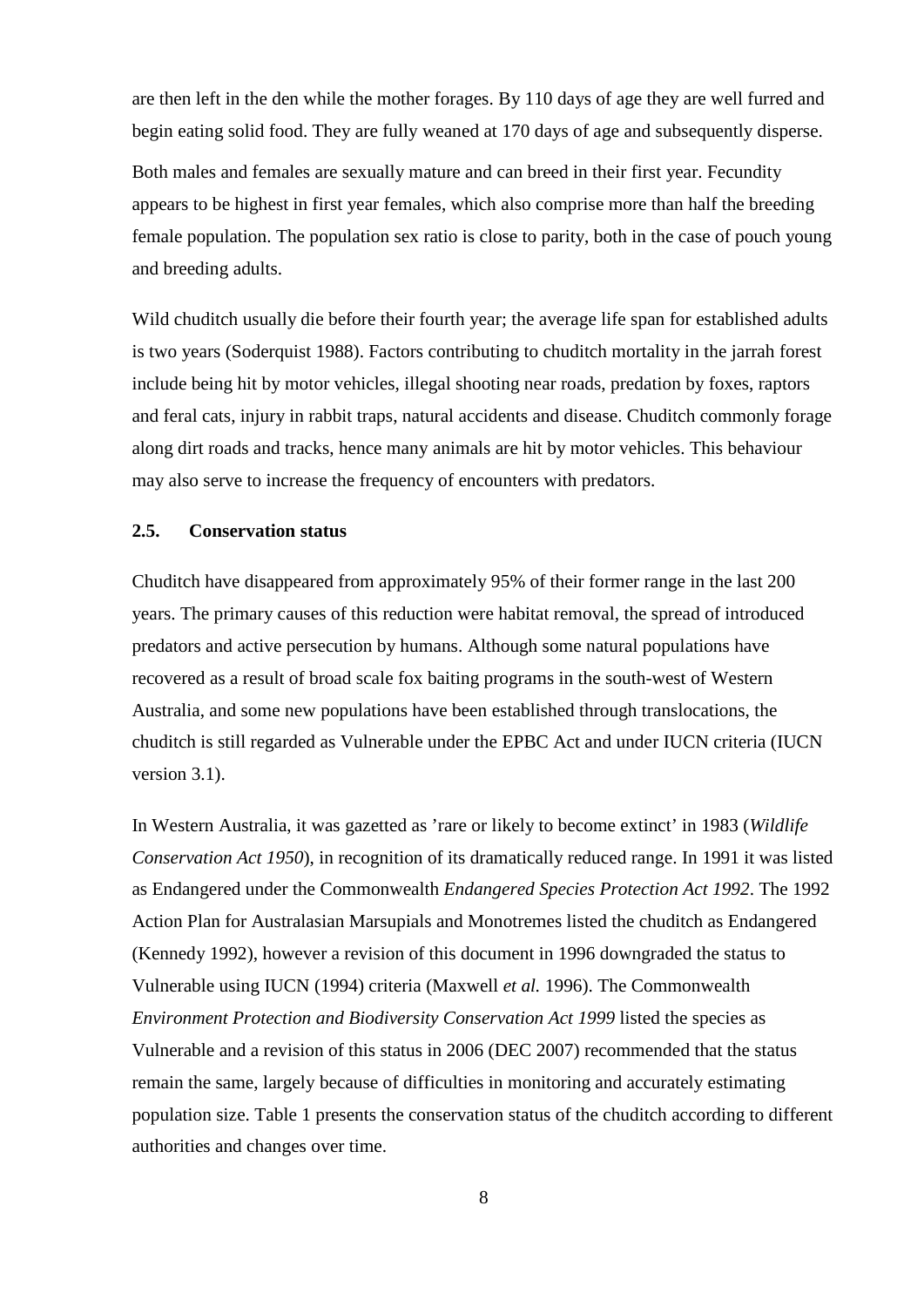**Table 1.** Conservation status of the chuditch according to different authorities.

| <b>Jurisdiction</b>                | <b>Legislation/Authority</b>                                               | <b>Conservation Status/Rank</b>                                                                                                        | Year<br>listed | <b>Listing</b><br><b>Status</b>      |  |  |
|------------------------------------|----------------------------------------------------------------------------|----------------------------------------------------------------------------------------------------------------------------------------|----------------|--------------------------------------|--|--|
|                                    |                                                                            | Status inadequately known - survey<br>required or data sought                                                                          | 1965           |                                      |  |  |
| International                      | <b>IUCN</b>                                                                | Endangered                                                                                                                             | 1994           | Changed<br>status in<br>1996         |  |  |
|                                    |                                                                            | Vulnerable (VU C1 version 2.3<br>(1994)                                                                                                | 1996           | Changed<br>status in<br>2008         |  |  |
|                                    |                                                                            | Near Threatened (NT version 3.1<br>(2001)                                                                                              | 2008           | Current                              |  |  |
|                                    | <b>Endangered Species Protection</b><br>Act 1992                           | Endangered                                                                                                                             | 1992           | Replaced by<br><b>EPBC</b> Act       |  |  |
| <b>National</b>                    | 1992 Action Plan for Australian<br>Marsupials and Monotremes               | Endangered                                                                                                                             | 1992           | Superseded<br>by 1996<br>action plan |  |  |
|                                    | 1996 Action Plan for Australian<br>Marsupials and Monotremes               | Vulnerable                                                                                                                             | 1996           | Current                              |  |  |
|                                    | Environment Protection and<br><b>Biodiversity Conservation Act</b><br>1999 | Vulnerable                                                                                                                             | 1999           | Current                              |  |  |
| Western                            |                                                                            | Second Schedule - Fauna which is<br>rare, or otherwise in need of special<br>protection                                                | 1983           | Changed<br>status in<br>1988         |  |  |
| Australia                          | Wildlife Conservation Act 1950                                             | Schedule $1 -$ Fauna that is rare or<br>likely to become extinct. Ranked as<br>Vulnerable using IUCN criteria C1<br>version 3.1 (2001) | 1988           | Current                              |  |  |
| South<br>Australia                 | National Parks and Wildlife Act<br>1972                                    | Endangered                                                                                                                             |                | Current                              |  |  |
| Oueensland                         | <b>Nature Conservation Act 1992</b>                                        | Extinct                                                                                                                                | $\overline{a}$ | Current                              |  |  |
| Northern<br>Territory              | Territory Parks and Wildlife<br>Act 2000                                   | Extinct                                                                                                                                |                | Current                              |  |  |
| New South<br>Wales                 | <b>Threatened Species</b><br><b>Conservation Act 1995</b>                  | Not listed                                                                                                                             |                | Current                              |  |  |
| Victoria                           | Flora and Fauna Guarantee<br>Act 1988                                      | Not listed                                                                                                                             |                | Current                              |  |  |
| Australian<br>Capital<br>Territory | The Nature Conservation Act<br>1980                                        | Not listed                                                                                                                             |                | Current                              |  |  |
| Tasmania                           | <b>Threatened Species Protection</b><br>Act 1995                           | Not Listed                                                                                                                             |                | Current                              |  |  |

Chuditch have a short average life span and, within their present range, are patchily distributed at low densities even in high quality habitat. Chuditch populations are consequently vulnerable to extinction due to chance events or normal environmental fluctuations as well as natural catastrophes and habitat destruction (Shaffer 1981; Soulé 1985).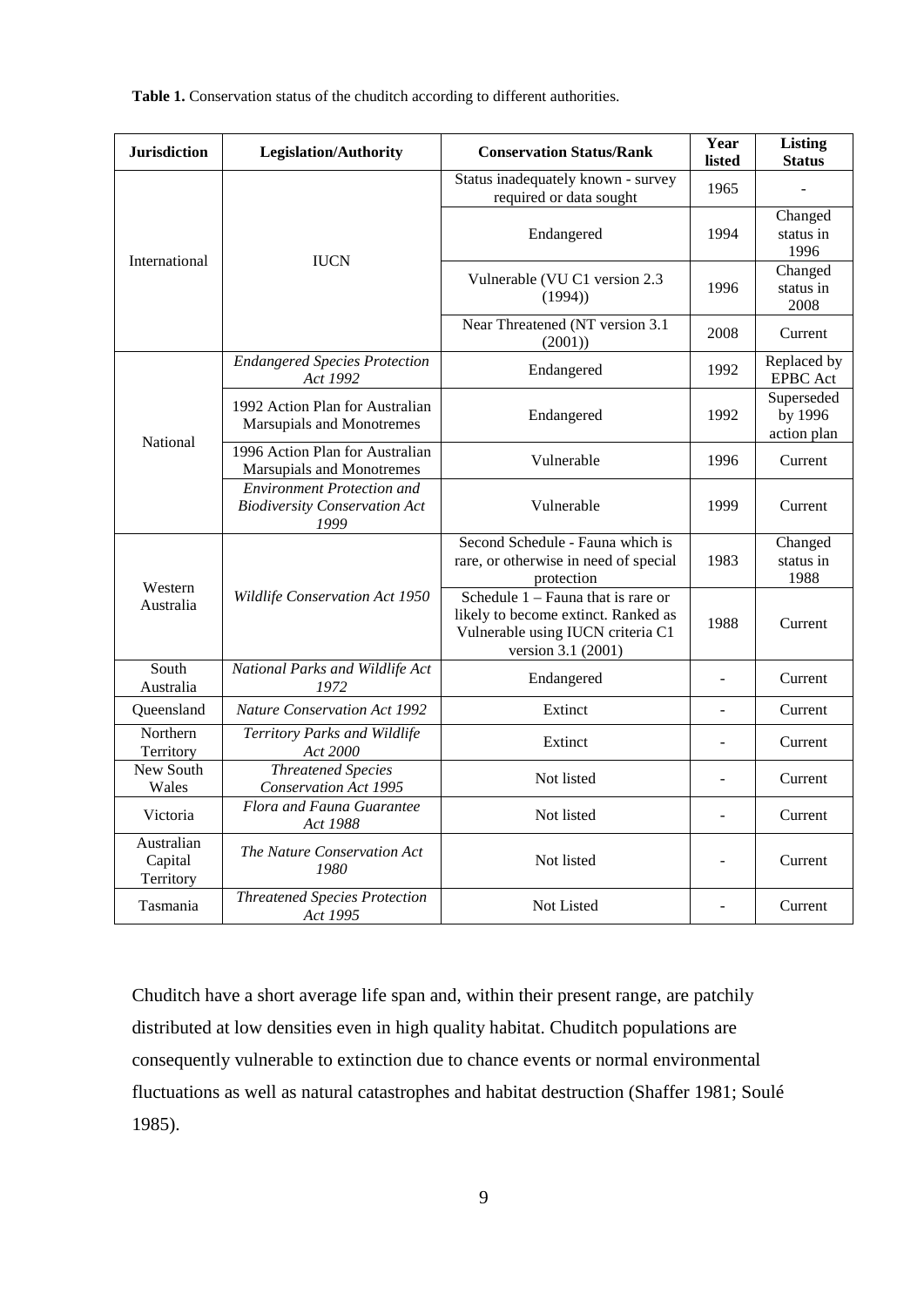## <span id="page-13-0"></span>**3. INTERNATIONAL OBLIGATIONS**

This plan is fully consistent with the aims and recommendations of the Convention on Biological Diversity, ratified by Australia in June 1993, and will assist in implementing Australia's responsibilities under that convention. The chuditch is not listed under the Convention on the International Trade in Endangered Species (CITES), and this plan does not affect Australia's obligations under any other international agreements.

#### <span id="page-13-1"></span>**4. HABITAT CRITICAL TO SURVIVAL AND IMPORTANT POPULATIONS**

Habitats critical to chuditch survival and maintenance of important populations comprise:

- Areas currently occupied by chuditch;
- Areas of natural vegetation in which chuditch breed;
- Areas of natural vegetation in which chuditch forage;
- Areas of natural vegetation that chuditch use to move from one area to another;
- Areas of suitable vegetation within the recorded range in which undiscovered chuditch populations may exist;
- Areas not currently occupied by chuditch due to recent fire but are capable of supporting chuditch populations when sufficiently recovered; and
- Areas previously occupied and that still provide suitable habitat and into which chuditch can be reintroduced.

Chuditch have historically been present in a large variety of habitats so it is not possible to list a set of characteristic habitats that should be preserved for chuditch. However, some key aspects are required for chuditch survival in an area. These are: adequate den resources (e.g. hollow logs, burrows or rock crevices), adequate prey resources (particularly large invertebrates) and sizeable areas ( $> 20,000$  ha.). Incorporation of management practices such as the retention of den logs during logging and burning operations, and implementation of fox baiting programs are important to the conservation of the chuditch. Cooler prescribed burning regimes over areas of 2000 – 4000 ha are likely to be beneficial to chuditch populations, because they maintain prey resources and prevent broad scale, high intensity bushfires. Chuditch need large natural areas because of their large home ranges and resource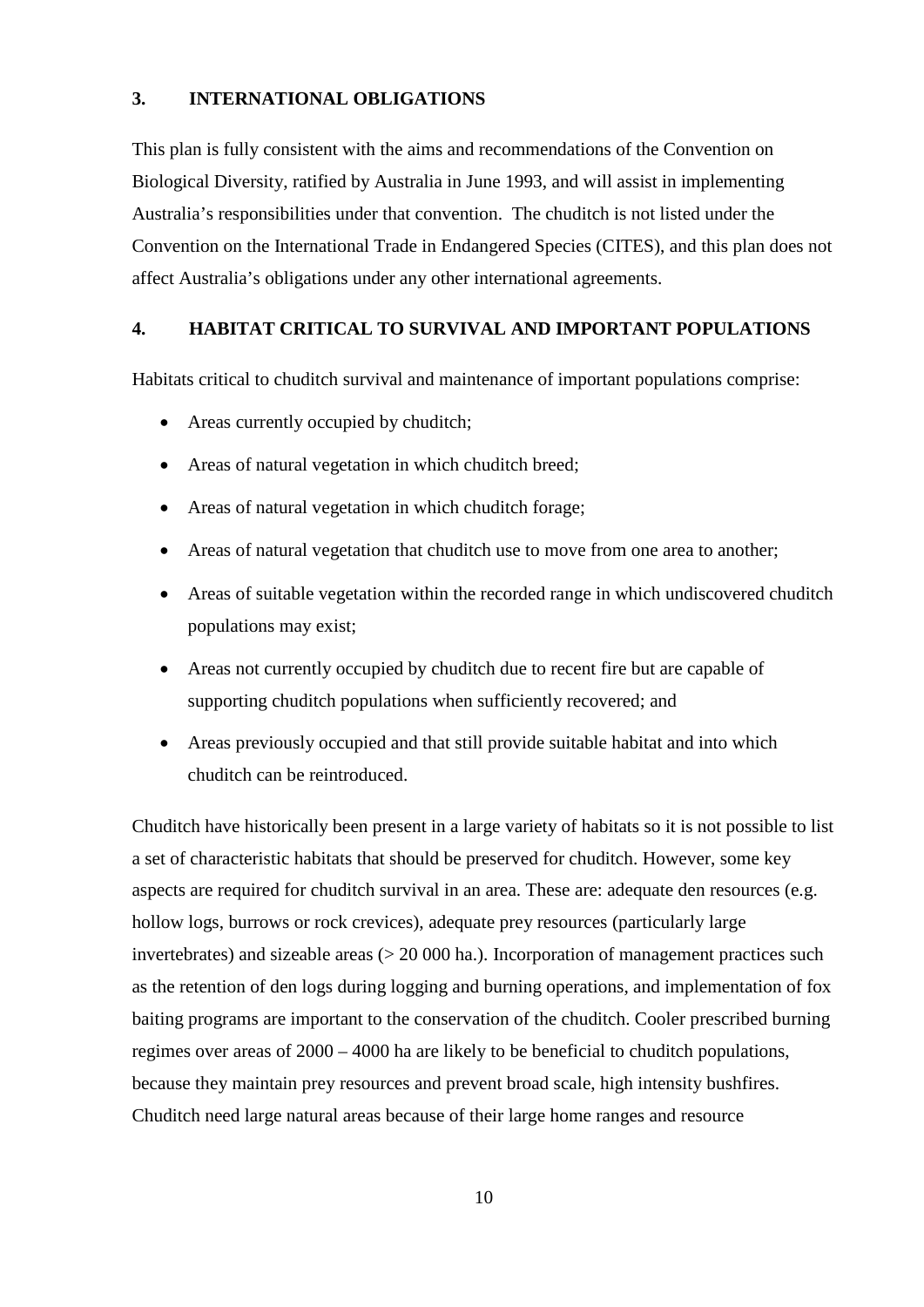requirements. Corridors of retained vegetation e.g. road reserves, are also important to chuditch as links between larger reserves.

## <span id="page-14-0"></span>**5. GUIDE FOR DECISION MAKERS**

Section 7 provides details of current and possible future threats to chuditch. Developments in the immediate vicinity of the population or within the habitat that is defined as critical to survival may require assessment. Any on-ground works (clearing, firebreaks, road works, burning, drainage, mining etc.) in the immediate vicinity of chuditch habitat may require assessment. Proponents should demonstrate that on-ground works will not have an impact on the species, or on its habitat or potential habitat.

Under the Commonwealth *Environment Protection and Biodiversity Conservation Act 1999* (EPBC Act), or other national environmental legislation as may apply at the time an activity is proposed, any person proposing to undertake actions which may have a significant impact on any listed threatened species or ecological community should refer the action to the Minister for Environment. The Minister will determine whether the action requires EPBC Act assessment and approval. Further advice on the EPBC Act is available on the Department of the Sustainability, Environment, Water, Population and Communities website.

Actions that remove native vegetation (e.g. increased fire frequency, clearing for development, mineral exploration and extraction, forestry) can result in a significant impact on the chuditch, particularly if these actions remove habitat critical for survival, or occur within 15 km of habitat critical to survival.

Such habitat critical to survival includes areas:

- *-* occupied by chuditch;
- *-* utilised by chuditch for movement from one area to another;
- where chuditch are known to breed or forage.

## <span id="page-14-1"></span>**6. MANAGEMENT PRACTICES**

Management practices (policies, strategies, plans) that have a role in the protection of the species include but are not limited to the following:

• Project Eden Draft Strategic Plan 2006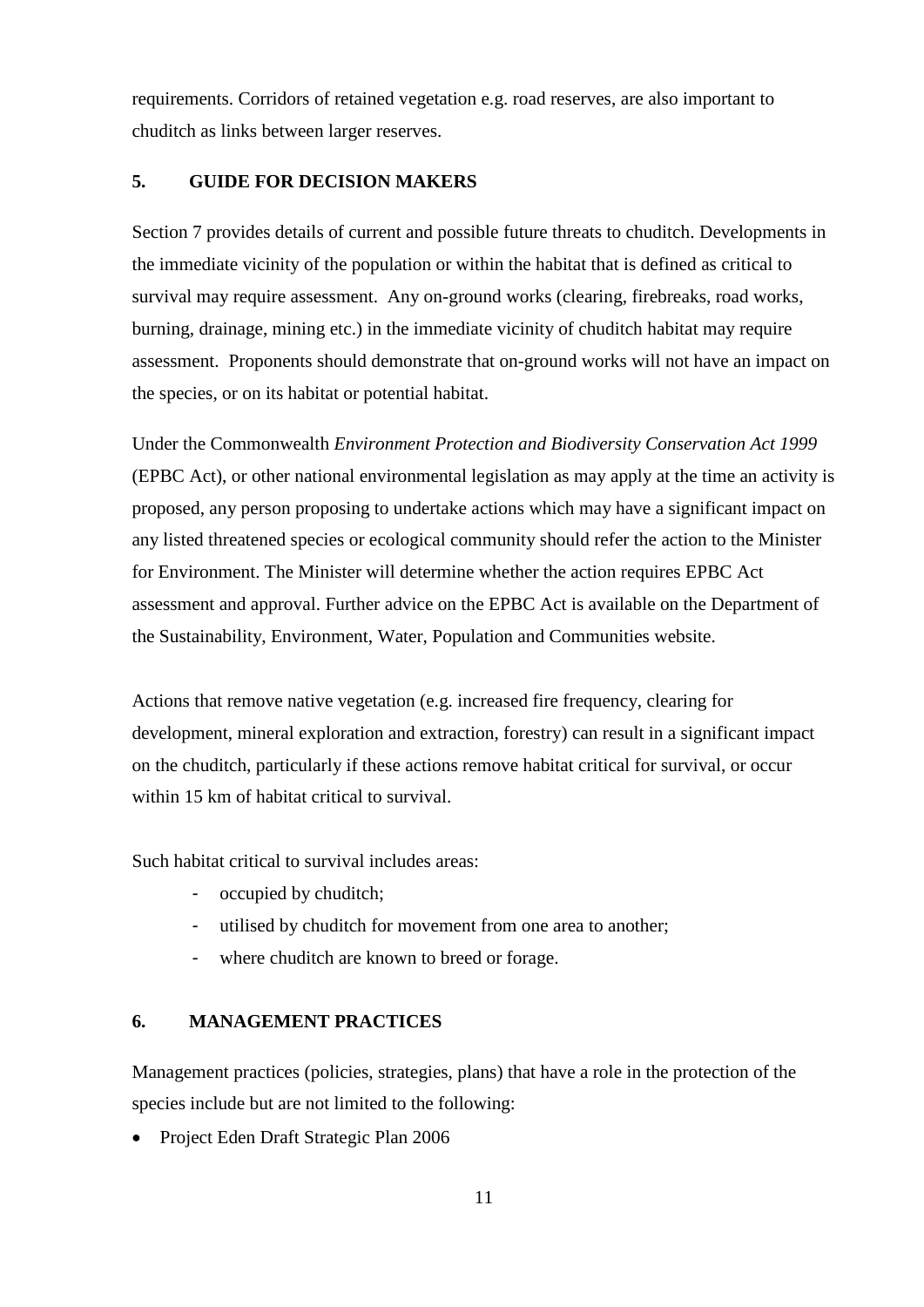- Shark Bay Terrestrial Reserves Management Plan 2000 2009 (CALM 2000)
- Western Shield Fauna Recovery Program Draft Interim Strategic Plan 2009-2010
- Minimising Disease Risk in Wildlife Management. 3<sup>rd</sup> Edition (Chapman *et al.* 2011)
- Policy Statement No. 29 *Translocation of Threatened Flora and Fauna* (CALM 1995)
- Policy Statement No. 33 *Conservation of endangered and specially protected fauna in the wild* (CALM 1991)
- Wellington National Park, Westralia Conservation Park and Wellington Discovery Forest, Management Plan
- Dryandra Woodland Management Plan No. 70, 2011
- Guidelines for Protection of the Values of Informal Reserves and Fauna Habitat Zones*,*  Department of Environment and Conservation, Sustainable Forest Management Series, SFM Guideline No. 4
- Guidelines for the Selection of Fauna Habitat Zones*,* Department of Environment and Conservation, Sustainable Forest Management Series, SFM Guideline No. 6
- Forest Management Plan 2004-2013
- Morris, K., Johnson, B. and Orell, P. (2006). A review of the conservation status of the chuditch *Dasyurus geoffroii*: Progress Report July 2006. Unpublished Report for the Department of Environment and Conservation, Western Australia.
- Morris, K., Johnson, B. and York, M. (2005). The impact of using Probaits for fox control on Chuditch (*Dasyurus geoffroii*) in the wild. Unpublished Report for the Department of Environment and Conservation, Western Australia.
- South Coast Regional Fire Management Plan 2009-2014
- Walpole Wilderness and Adjacent Parks and Reserves Management Plan 2008
- Perup Management Plan 2012

To minimise the risk of bushfire to chuditch, management practices such as prescribed burning, firebreaks, and back-burning, are required. DEC address this in WA through the Incident Management System and the 'Master Burn Plan' and set annual priorities for areas to be burnt prescriptively to reduce fuel loading in an effort to reduce the intensity and frequency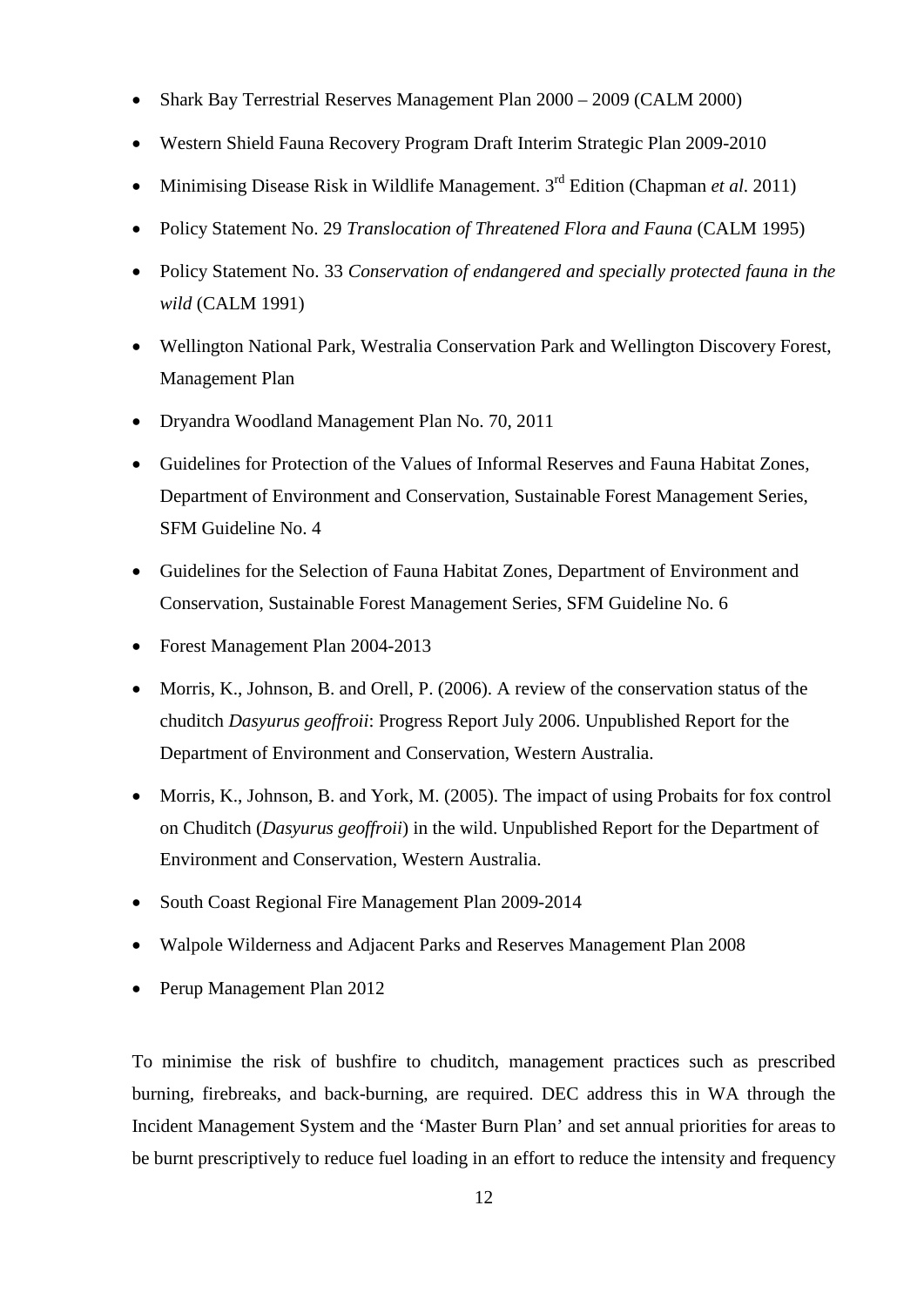of bushfires. Areas where threatened species persist or have been introduced are considered high priority assets and efforts are made to exclude fire where practicable from these areas.

## <span id="page-16-0"></span>**7. THREATS**

Many factors may have contributed to the decline of the chuditch including habitat alteration caused by rabbit and livestock grazing, changing fire regimes, and land clearing; predation by, and competition from, feral dogs, foxes and feral cats; epidemic disease, shooting and poisoning (Shortridge 1909; Marlow 1958; Finlayson 1961; Burbidge and Fuller 1979; Johnson and Roff 1982; Burbidge *et al.* 1988; Abbott 2006). However, decreases in productivity and the diversion of resources to humans, domestic stock and feral animals, associated with habitat alteration and predation by introduced mammals, are probably the primary cause in the decline of many native mammals, including chuditch (Burbidge and McKenzie 1989).

The major threats to chuditch currently are:

- Land clearing, particularly of riparian vegetation, and the removal of suitable den logs and den sites from chuditch habitat;
- Predation by, and competition from, foxes and feral cats; and
- Deliberate and accidental mortality from poisoning, trapping, illegal shooting, and road kills.

## <span id="page-16-1"></span>**7.1. Land clearing and habitat alteration.**

Chuditch require large areas of intact habitat to survive. Chuditch are rarely found where habitat is severely fragmented by clearing, except as transient animals. Loss and fragmentation of quality habitat for agriculture, residential and mining development has contributed significantly to the decline of chuditch populations in the south-west of Western Australia. Chuditch depend on the presence of den sites, protective cover and sufficient prey biomass, all of which are typically removed by clearing. Further mortalities are likely as competition or predation by dogs/foxes and feral cats occur, or as road kills where roads are constructed through or adjacent to habitat.

Clearing is particularly deleterious where:

• the affected land includes or adjoins riparian habitat (Serena and Sodequist 1989);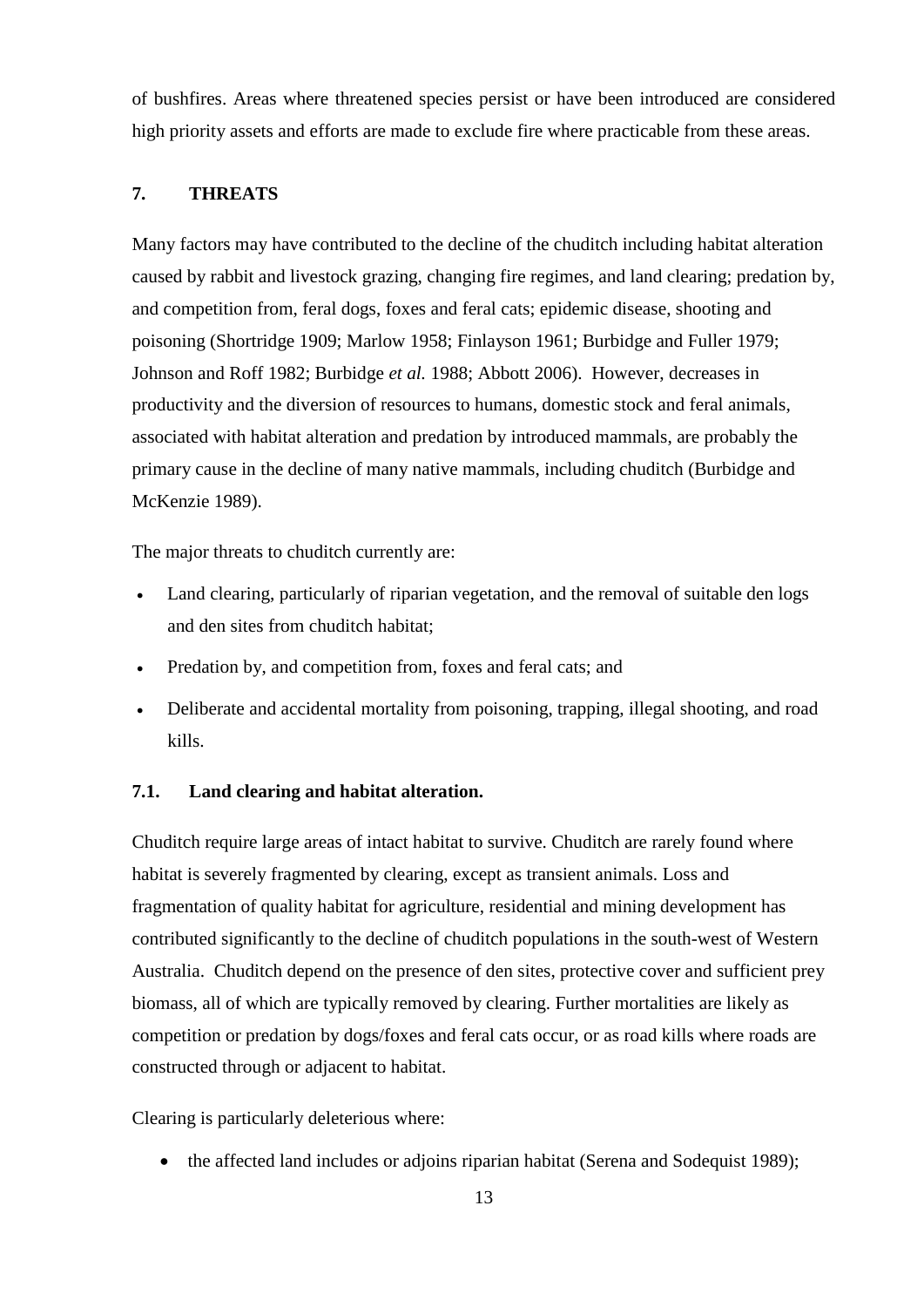- it creates new gaps in otherwise homogeneous habitat;
- it leads to progressive fragmentation of habitat; or
- it necessitates the construction of roads (especially sealed roads) through, or adjacent to, uncleared habitat (Serena *et al.* 1991).

Fire may have the same medium term impact as clearing due to its destructive nature. Broad scale, high intensity fires destroy den logs, protective cover and remove prey biomass (particularly large invertebrates) and homogenise large areas of habitat.

Maintenance of habitat corridors which allow the movement of animals between smaller reserves is beneficial for species such as the chuditch. Research indicates that connected habitats allow a significant degree of genetic flow over large distances (Spencer *et al.* 2007; Cardoso 2011).

## <span id="page-17-0"></span>**7.2. Predation by, and competition from, introduced foxes and cats**

Foxes have been shown to have a negative effect on chuditch populations in the WA jarrah forest (Morris *et al.* 2000). In a study at Batalling, the introduction of fox baiting increased the trap success of chuditch from less than 1% to 2-4% over a seven year period. Trap success of other mammal fauna correspondingly increased during this time (Orell 2004). Foxes may have a direct effect on chuditch populations in the form of predation of young animals, or indirect effect, by competing with chuditch for food resources.

Feral cats are also believed to compete with chuditch for food, and probably predate young chuditch.

## <span id="page-17-1"></span>**7.3. Deliberate and accidental death**

Historically, chuditch have been seen as pests in agricultural and populated areas where they were destructive to poultry (Shortridge 1909). As a result they were likely targeted and destroyed by shooting, trapping and poisoning. These activities probably occur to a much lesser extent today due to increased public awareness and changed behaviours, however isolated incidents of land owners deliberately killing chuditch are still reported. Designs for chuditch (and fox) proof chicken pens are available.

A significant number of chuditch presented as museum specimens are animals that have been hit by cars. Chuditch appear to use roads regularly either to move along, or to feed on carrion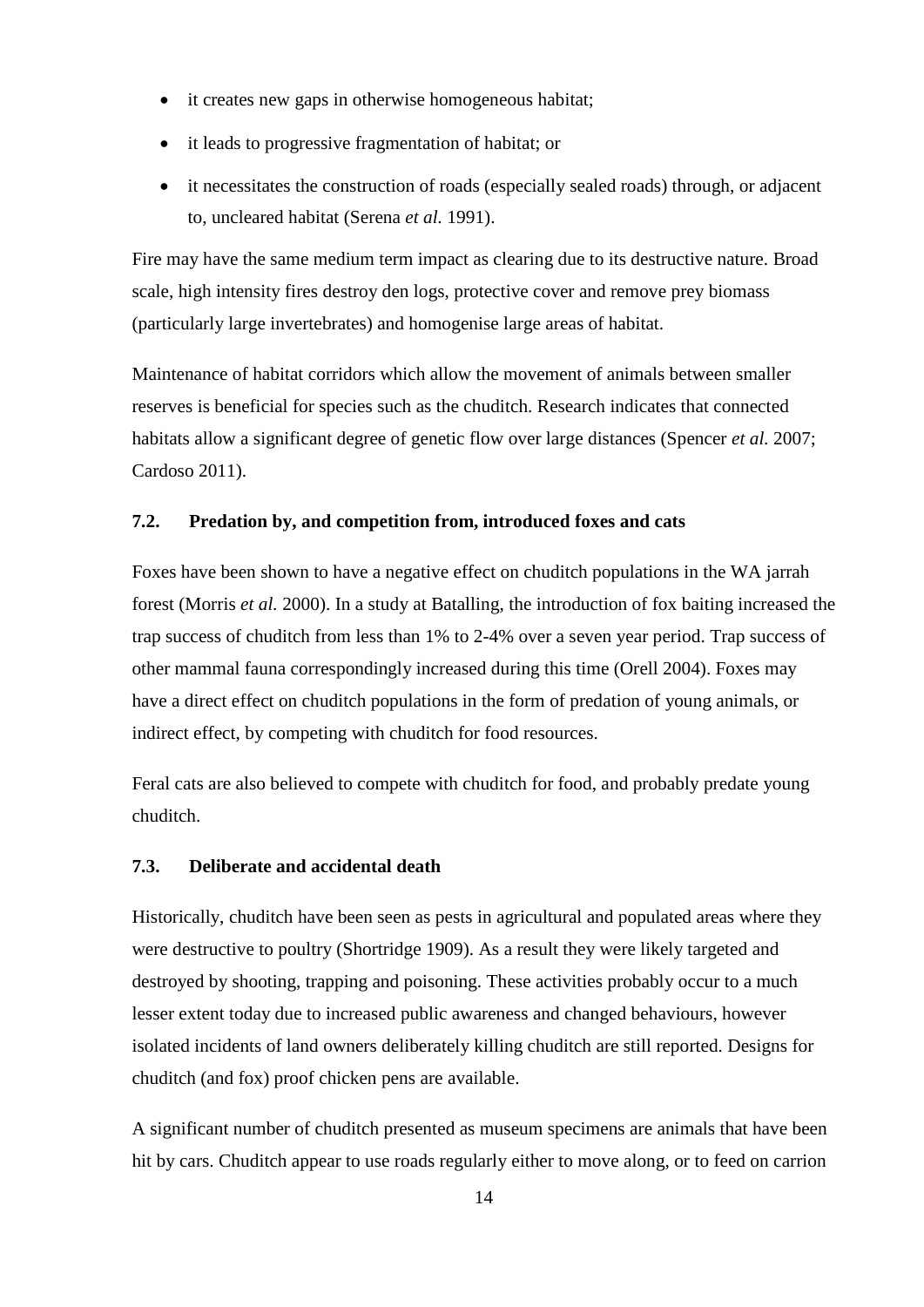and this increases their risk of contact with foxes as well as road traffic. Serena *et al.* (1991) identified road kills as a major source of death of translocated chuditch at Lane Poole Conservation Park.

## <span id="page-18-0"></span>**8. AFFECTED INTERESTS**

Western Australian government agencies and instrumentalities: Department of Environment and Conservation, Perth Zoo, Water Corporation / Department of Water, Western Power and associated companies (Synergy Energy, Verve etc), Alinta Gas, Forest Products Commission and Western Australian Museum.

Other State and Territory agencies: SA; NSW; NT could become involved in the event of translocations to the wild occurring in these jurisdictions.

Commonwealth agencies: Department of Defence; Department of Sustainability, Environment, Water, Population and Communities.

Non-government organisations: Australian Wildlife Conservancy; WWF-Australia. Industry: including mining exploration and mining companies.

## <span id="page-18-1"></span>**9. INDIGENOUS PEOPLE**

The chuditch formerly had a wide distribution across Australia, and as such it is known by many different names by different Aboriginal groups (Burbidge *et al.* 1988; Abbott 2001). The cultural significance of the animal to the people also varies between areas. Quolls were regarded as an important totemic animal throughout central parts of Australia. They are present in dreamtime stories (Johnson and Roff 1982; Tunbridge 1988) and are associated with some culturally significant sites (Wilson *et al.* 2005). Aboriginal groups from Lake Frome in South Australia tell the story of Idnya, the quoll (probably *D. geoffroii* as *D. hallucatus* ranged further north) and Vardna, the goanna, who were punished by their tribe for eloping together (Tunbridge 1988). The story describes how the quoll obtained its spots and the goanna its spotted body and striped tail, and also explains the sandy ground in the area east of Lake Frome. Angas Downs, south west of Alice Springs in the Northern Territory features Tjilpa Rock, a women's culturally significant site associated with the chuditch (Wilson *et al.* 2005).

Elderly men from the Walpiri, Pintupi, Aranda and Pitjantjatjara tribes tell (Johnson and Roff 1982) of their experiences with quolls as young boys, before their disappearance around the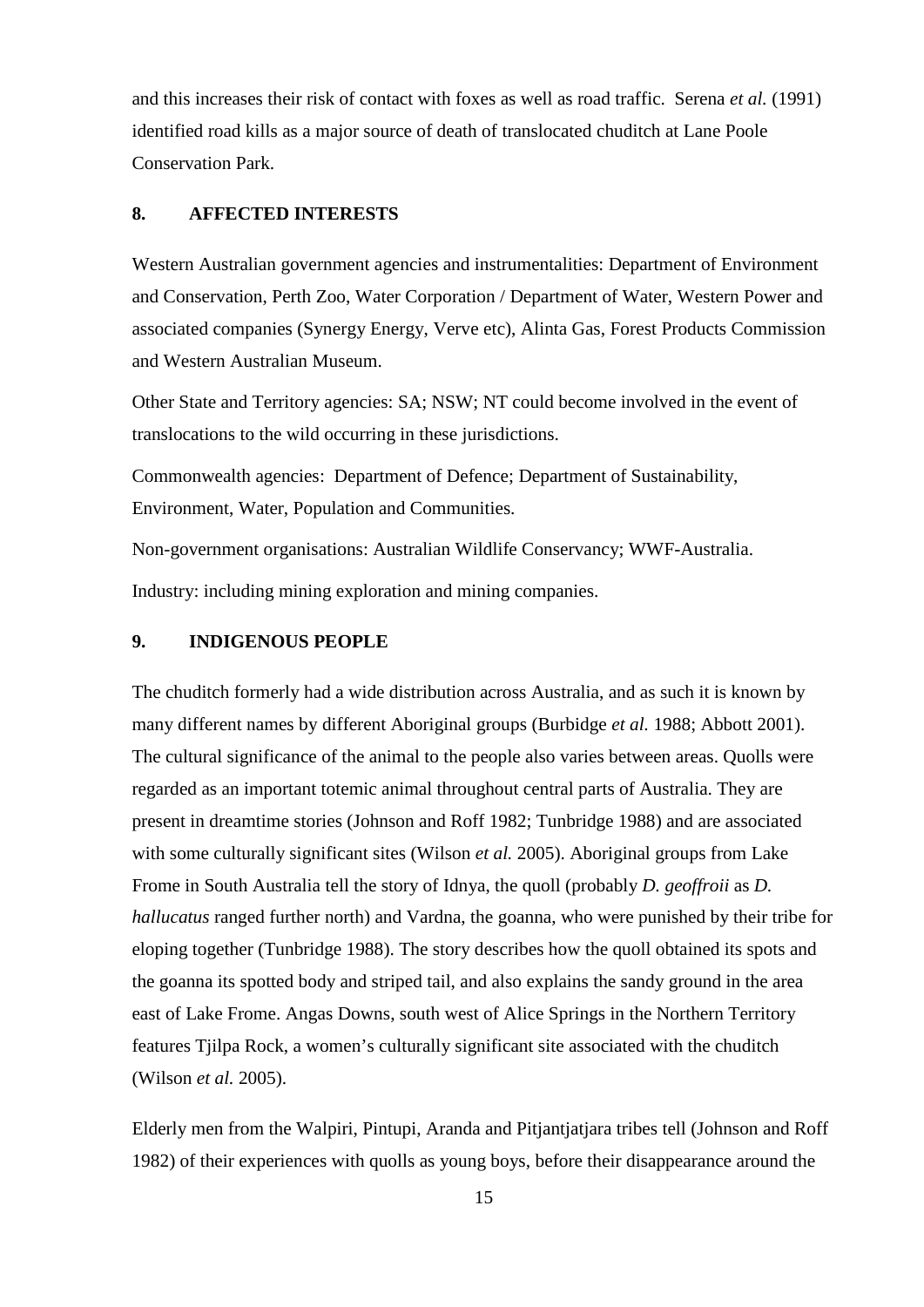mid 1930s to late 1940s. Some recognised the specimen shown (a skin) by recalling dreamtime stories rather than living memory. Quolls were locally known as Jajirdi, Tjilpa and Parrtjata. No distinction was made by Aboriginal people between *D. geoffroii* and the Northern Quoll *D. hallucatus* (Johnson and Roff 1982). Quolls were said to be "good tucker" and frequently dug out of burrows and eaten because they were common. The people respected the powerful jaws of the chuditch and preferred to first subdue the animal by smoking out its burrow with burning spinifex (Johnson and Roff 1982).

The Department of Environment and Conservation has consulted with relevant Indigenous communities within the DEC Regions identified in this plan. Implementation of recovery actions under this plan will continue to include the role and interests of Indigenous communities in the region, and this is discussed in the recovery actions. Engagement with Indigenous groups that have an active interest in areas that are habitat for chuditch will continue. The Aboriginal Heritage Sites Register, maintained by the Department of Indigenous Affairs, will be used to identify significant sites in the vicinity of any chuditch populations identified as important. However, not all significant sites are listed on the Register.

#### <span id="page-19-0"></span>**10. SOCIAL AND ECONOMIC BENEFITS AND IMPACTS**

Chuditch have an attractive and distinctive appearance and have been used as an icon species for the forest in the south-west of Western Australia. At sites where higher densities of chuditch occur and they are more visible (e.g. around campsites at Lane Poole and Collie River), chuditch can add to the "natural" experience of the public. *Landscope* expeditions to the south-west in the past have focused on assisting with research on chuditch ecology and provided some members of the public with a greater understanding of mammal conservation issues in Western Australia. Proposed fauna reconstruction sites in Western Australia may also provide the opportunity for commercial tourism ventures to interact with chuditch and a range of other rarely seen medium-sized mammals. The development of tourism is particularly important for economic development in regions of the south-west where the logging industry has declined.

The presence of chuditch has the potential to have an economic impact on development and mining where clearing of chuditch habitat is proposed. This is becoming apparent in the south-west where extensive mining tenements exist in significant forest habitat. Exploration

16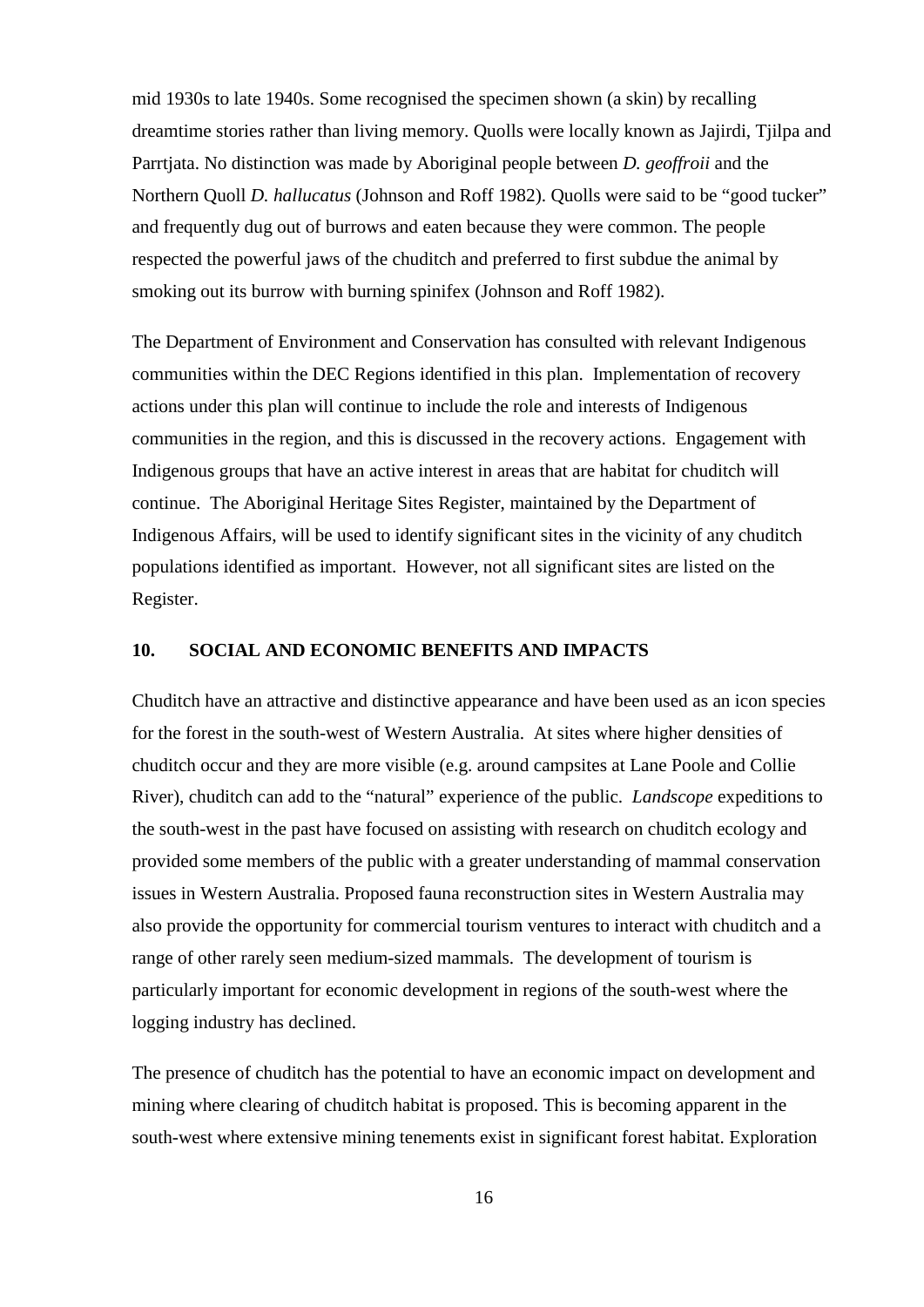for bauxite in these tenements has commenced but currently no new mining operations have been approved.

Baiting of foxes may have a social impact if domestic pets ingest toxic baits that have been laid for the *Western Shield* fauna recovery program. However, DEC implements both media releases warning the public of the risk that baits pose to domestic animals and signage denoting baited areas as a part of this program.

Significant adverse impacts will be minimized through negotiations with land managers including land acquisition processes, off-reserve programs such as Land for Wildlife and Conservation Covenants. Where there is conflict between chuditch and poultry, exclusion devices are encouraged. Where impacts cannot be avoided translocations of individual chuditch from inhabited areas to release sites with suitable habitat where foxes and cats are managed may be considered.

## <span id="page-20-0"></span>**11. ENVIRONMENTAL BENEFITS OF IMPLEMENTING THE RECOVERY PLAN**

Chuditch occupy the higher trophic levels in the forest, woodland and shrubland communities of south-west WA and may be regarded as an indicator species (i.e. presence of chuditch indicates high productivity within the lower trophic levels). Maintenance of den and refuge sites may benefit other species with similar requirements. Conservation efforts which are beneficial to the chuditch (e.g*.* broad scale fox baiting, fire management) are likely to also benefit other species. Furthermore, regular monitoring of the chuditch involves cage trapping which catches a variety of other medium-sized mammals and consequently these surveys will increase the knowledge of other native fauna (e.g*.* woylie, brushtail possum and quenda). Translocations of chuditch as part of fauna reconstruction programs will also ensure that a natural predatory component will be reintroduced.

## <span id="page-20-1"></span>**12. REVIEW OF EXISTING CONSERVATION MEASURES**

The wildlife management program (Serena *et al.* 1991) and previous recovery plan (Orell and Morris 1994) outlined a number of actions for the conservation and management of chuditch populations. The recovery plan objectives were to: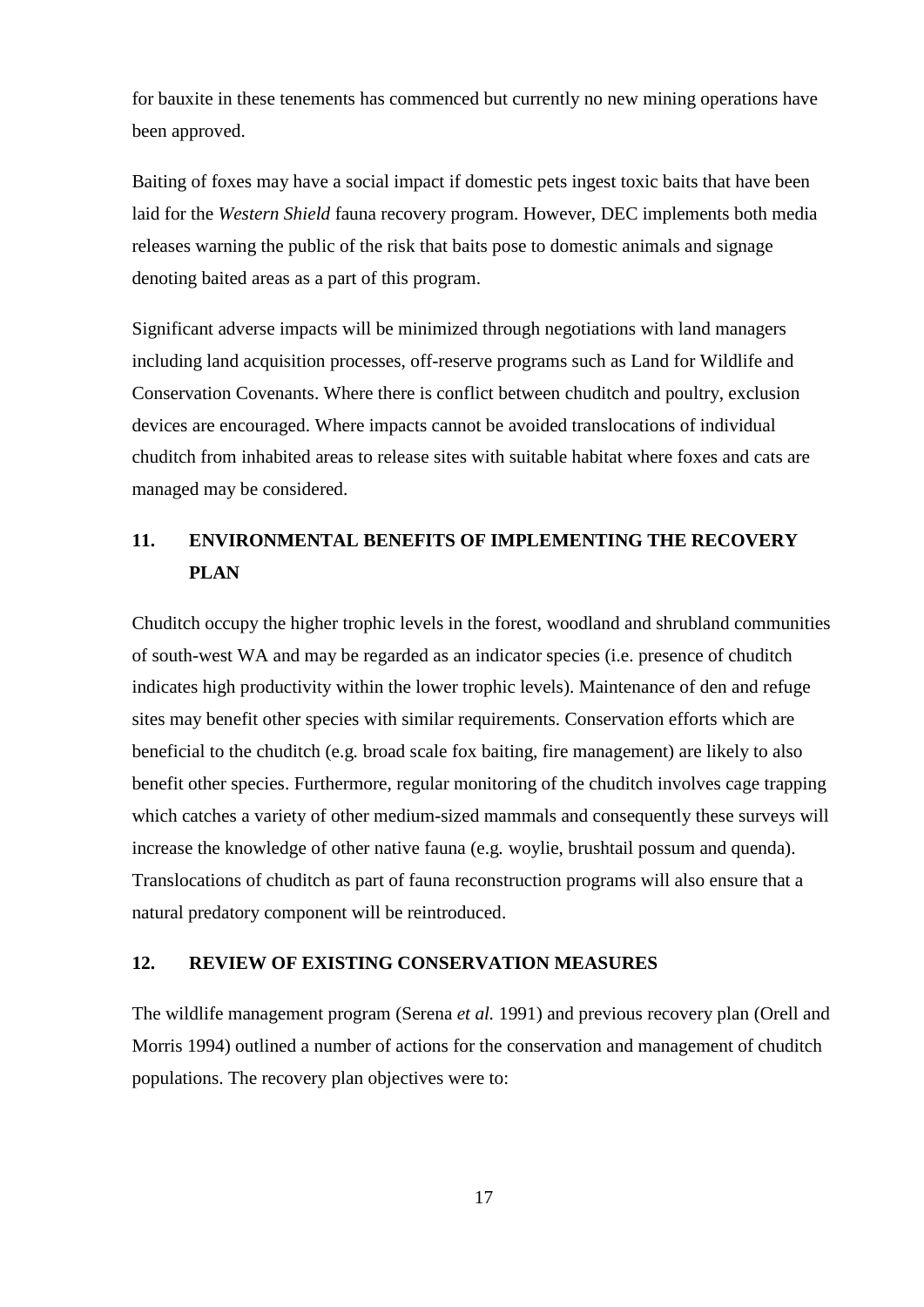- Maintain or increase average daily trap success rates above 1% at monitoring sites in the jarrah forest (trap success rates in the jarrah forests during the 1980s were generally  $< 0.5\%$ );
- Maintain a chuditch population in at least one semi-arid monitoring site; and
- Establish at least one self-sustaining population outside the geographic range as known in 1992.

The six actions considered necessary to achieve these objectives, and the progress to date against each of the actions are as follows.

### 1. *Research the impact of timber harvesting in the jarrah forest on chuditch populations*

A large proportion of the jarrah forest is managed by DEC (formerly CALM) for multiple uses, including timber harvesting. Under current forest management, habitat trees and suitable logs and stumps are retained during timber harvesting operations to provide refuge sites for fauna.

The impact of timber harvesting in the jarrah forest on chuditch and other mammals was studied as part of the "Kingston Project" (Burrows *et al.* 2002). The method and design for this experiment are detailed in Morris *et al.* (2000). Chuditch populations were monitored by trapping before, during and after timber harvesting, and at undisturbed control sites. Measurements were taken relating to condition, breeding status and population abundance to determine effect of timber harvesting on chuditch. There was no significant decline in the condition of the animals after logging had occurred, and no negative effect on the seasonal breeding pattern of chuditch was observed. No radio collared chuditch were killed during logging operations. Estimates of population abundance were confounded by trap saturation by woylies (Morris *et al.* 2003), however chuditch were found to remain in areas of timber harvesting and persist at trap success rates of ca. 1% 13 years after the logging disturbance ceased.

#### 2. *Research into the effects of foxes and cats and the control programs*

The European red fox has been responsible in part for the decline of many Australian mammals since its introduction into the south-west of Western Australia in the 1920s (Christensen 1980; Burbidge and McKenzie 1989). In Western Australia considerable success has been achieved in recovering native mammal populations through fox control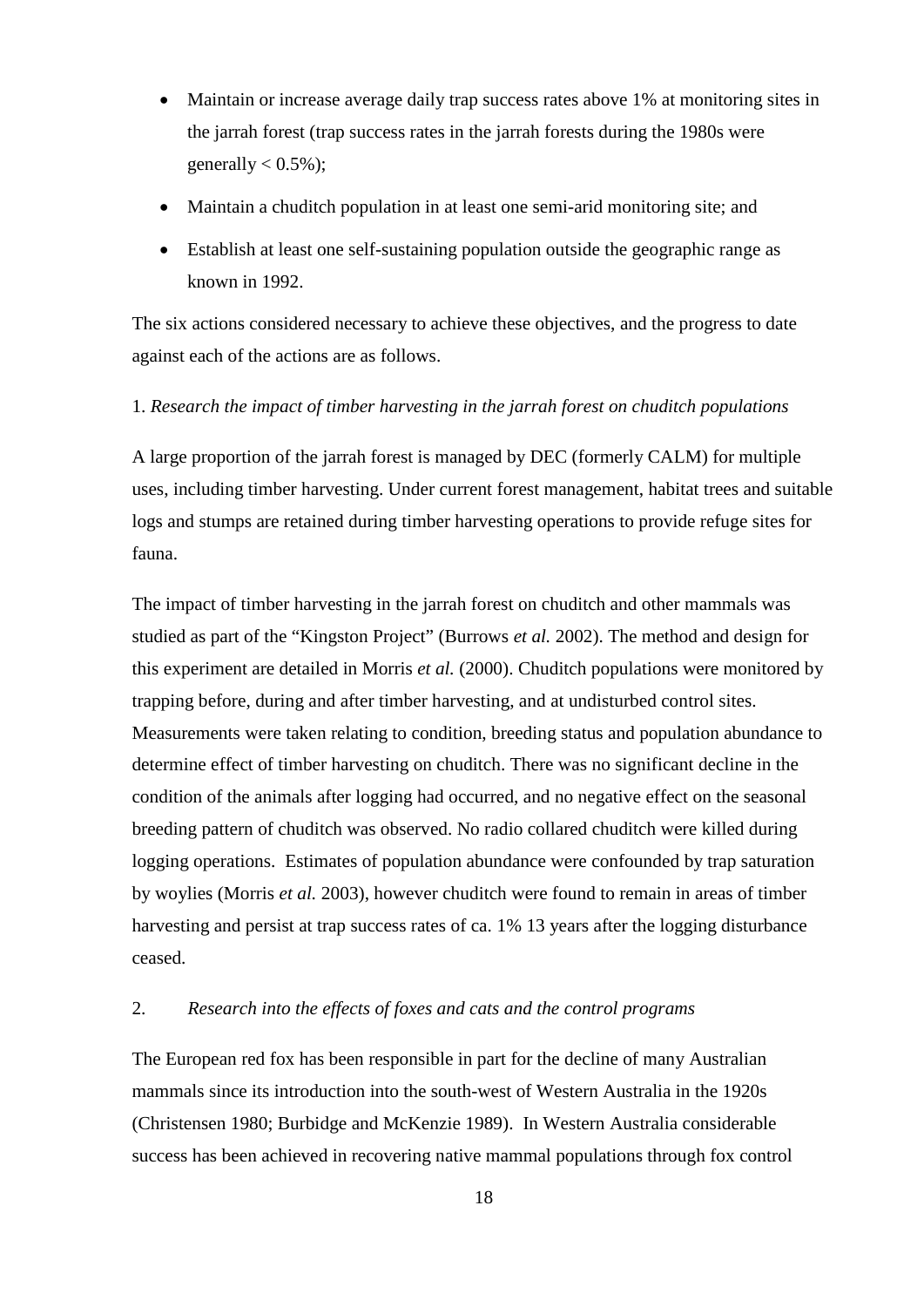using the toxic 1080 (sodium monofluoroacetate) impregnated meat baits (Kinnear *et al.* 1988; Kinnear 1998; Kinnear *et al.* 2002 and Kinnear *et al.* 2010). Foxes and other introduced animals are highly susceptible to 1080, while most native species, particularly from Western Australia, are somewhat tolerant to this poison (King *et al.* 1978; 1989; McIlroy 1986). While chuditch are partially tolerant to 1080, they are more susceptible than some native herbivores (King *et al.* 1989) and it has been estimated that an adult chuditch would only need to consume 2-3 baits to obtain a lethal dose of 1080. (King *et al.* 1989; Soderquist and Serena 1993). Laboratory cafeteria trials identified chuditch as potentially vulnerable to 4.5mg dried meat baits and 3.0 mg Probaits used in fox control (Martin *et al.* 2002). For this reason, it was necessary to determine if broad scale aerial fox baiting was potentially harmful to wild chuditch populations.

Trials at Batalling forest (Morris *et al.* 2003) and Julimar Conservation Park (Morris *et al.* 2005) have demonstrated that although chuditch do consume toxic fox baits in the presence of natural food sources, there is no negative effect on the populations. In both studies animals were radio collared and monitored before, during and after the toxic baiting sessions. None of these animals were found to have died as a result of ingesting toxic baits. Other species such as woylie, quenda and brushtail possum also benefited from these fox control programs, although woylie populations at Batalling and other south-west sites have recently declined significantly (Wayne 2006). Ongoing monitoring at Batalling and Julimar has shown that the chuditch populations have continued at trap success rates of 2-4%, higher than before fox control was implemented.

As a result of these and earlier trials, broad scale aerial fox baiting was implemented over 3.5 million hectares of conservation estate in the south-west of WA as part of the Western Shield fauna recovery program (Armstrong 2004).

Feral cat control techniques are currently being developed. A sausage bait, Eradicat®, has been shown to be effective at controlling feral cats, but it is also smaller and moister than fox baits currently used in WA. These may be more attractive to chuditch and there is the possibility that they may consume a lethal dose (2-3 cat baits @4.5mg / bait). Trials are underway to develop a bait with the toxin encapsulated in a hard pellet which would be rejected by chuditch (and other potential non-target species). Trapping for feral cats using leghold traps can also be an effective control method, however these also catch chuditch with sometimes fatal consequences. One of the actions of this recovery plan will be to assess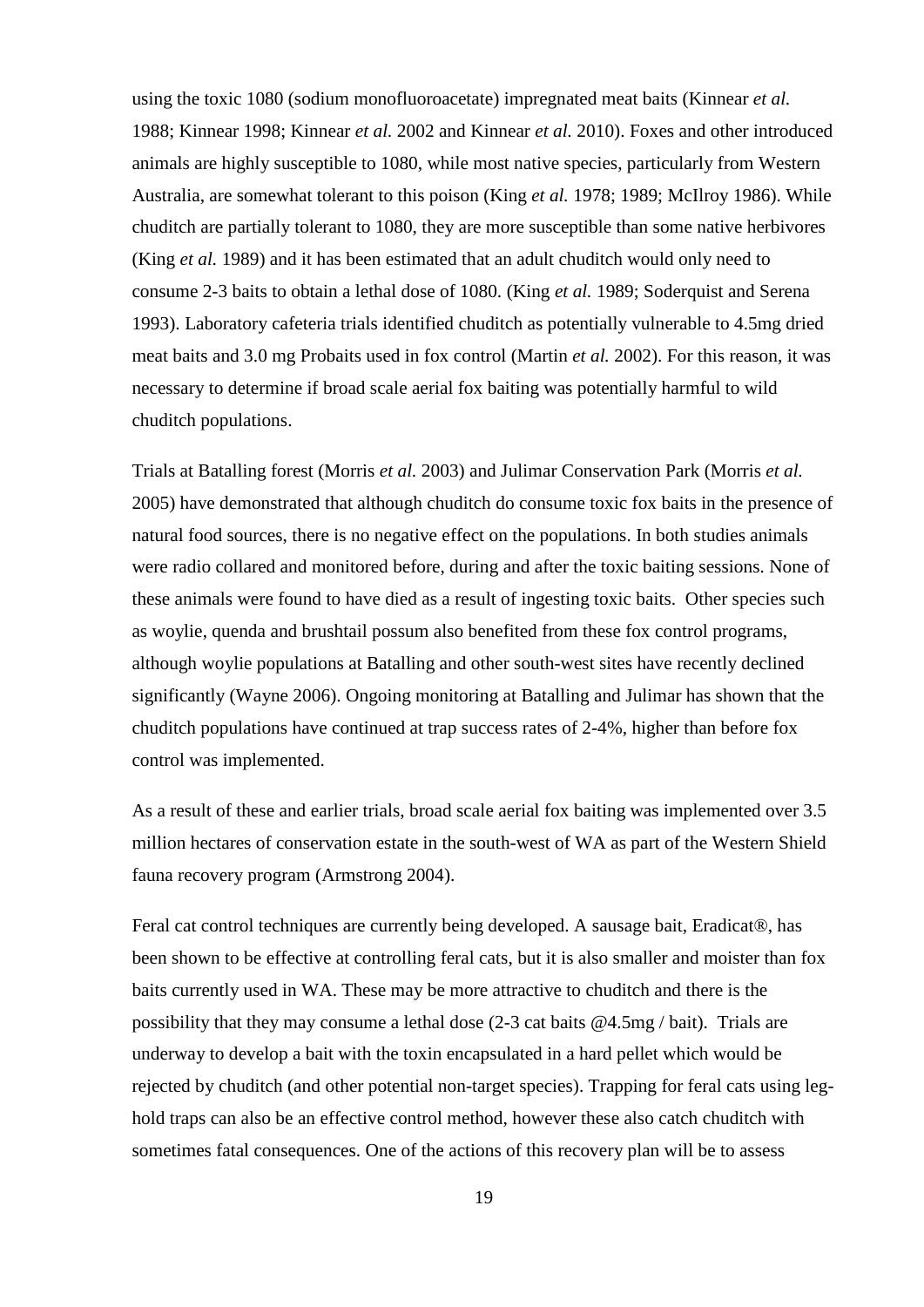chuditch vulnerability to cat baits, and the development of more chuditch friendly cat trapping techniques.

## 3. *Research the impact of prescribed burning in jarrah forest on chuditch populations*

Prescribed burning occurs throughout the south-west forests to reduce forest fuel loads and the subsequent risk of bushfire. Chuditch have been reported to survive prescribed burns (Serena *et al.* 1991). A study at Batalling in 1994 (Morris *et al.* 2003) was undertaken to determine the impact of autumn (hotter) burns on chuditch. Animals were radiotracked before, during and after the prescribed burn. No mortalities of radio-collared animals were directly attributed to the fire and no known den logs were destroyed. However, 35% of the radio collared chuditch died as a result of fox predation after the fire. Despite these mortalities, trap success rates increased from 5.2% pre- to 7.6% post-burn (Morris *et al.*2003). Chuditch were observed to use a greater number of burrows in burnt areas compared to unburnt areas after the autumn burn destroyed some den logs (Mathew 1996).

Prescribed burning over relatively small areas (< 4000 ha) most likely benefits chuditch through creating a mosaic of vegetation ages which support a greater diversity of prey species. This is preferable to large scale, hot summer bushfires which destroy den sites and homogenise the landscape over large areas.

### 4. *Monitor existing populations in the jarrah forest*

With the implementation of the Western Shield program in 1996 a more systematic monitoring program was developed and chuditch are recorded at 25 of the 45 sites monitored (Orell 2004). Chuditch are also monitored at other research and translocation sites and the trends in trap success rates at these sites were reviewed by DEC (2007). The data show that there was an initial increase in trap success rates from  $< 0.5\%$  before fox control to  $2 - 2.5\%$ in the period 1994-1996. Since then however, trap success rates have declined to  $1 - 1.5\%$ , however there is a large amount of variation around these averages. This is due largely to the variation in trapping technique and timing that has occurred over the last 15 years or so. There is a need for a more standardised monitoring protocol to be implemented so that more accurate estimates of population density can be determined and more meaningful comparisons made. Trap competition also varies across sites, which contributes to the difficulty of developing standard protocols.

5. *Commence and maintain a captive breeding program*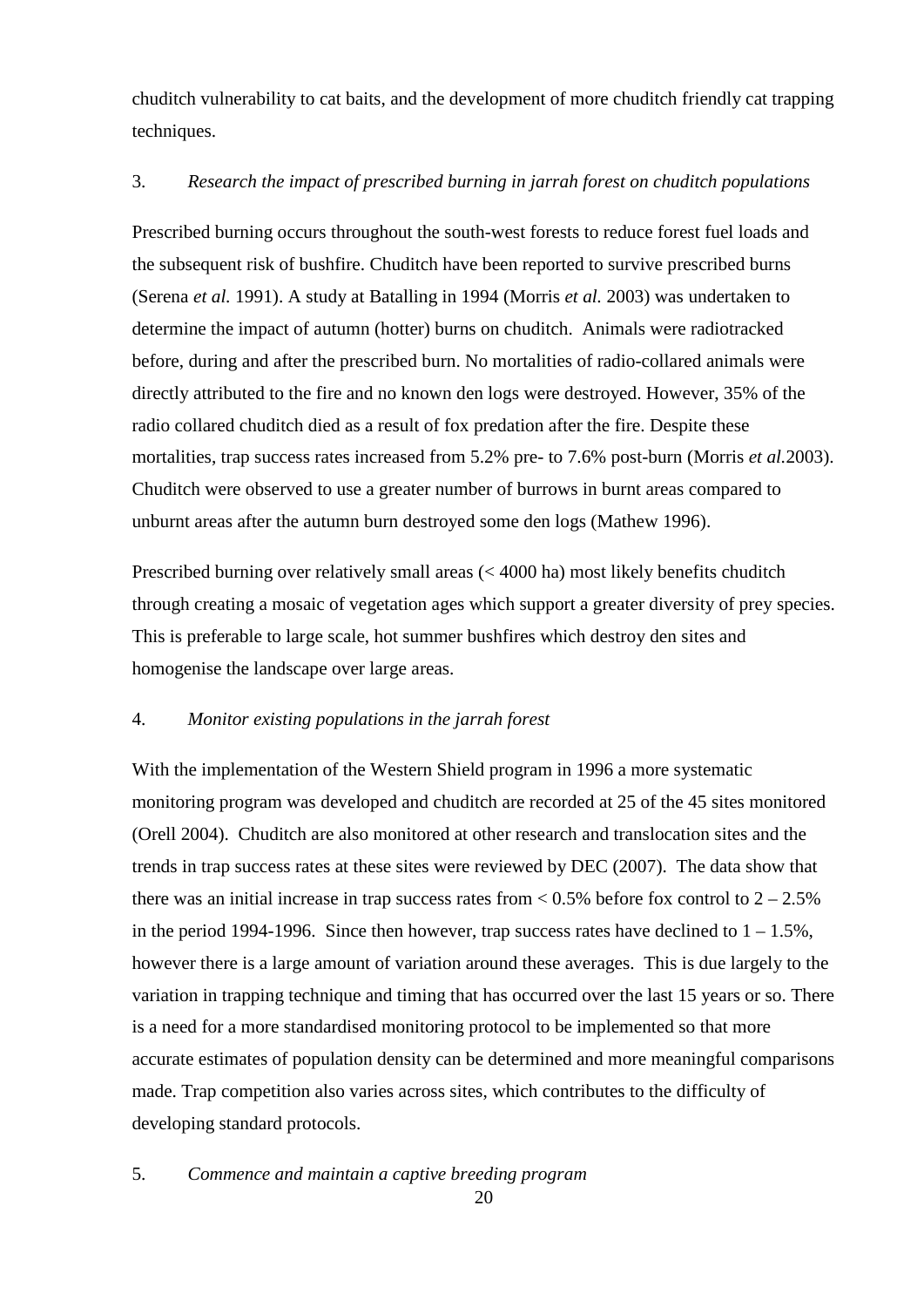Chuditch occur naturally at low densities, and therefore, it is difficult to trap the numbers required to provide enough founders for translocations. Captive breeding was used as a means of producing sufficient numbers of founders for translocations. Chuditch were found to be relatively easy to breed in captivity (Serena *et al.* 1991) and between 1990 and 2000 over 330 chuditch were bred at Perth Zoo for translocation programs (Morris *et al.* 2003). However, the Perth Zoo no longer maintain a captive breeding colony. In 2005, four chuditch were translocated from Julimar in Western Australia to the Desert Park facility in Alice Springs, Northern Territory. A small colony is maintained at the Desert Park facility with a view to release them into a predator free area in the future.

Further chuditch translocations are proposed in WA and possibly other States. If these are to proceed, a captive breeding colony may need to be re-established, where provenance, habitat suitability and genetic divergence can be considered.

#### 6. *Translocate chuditch to areas where they once occurred*

Translocations of captive bred chuditch have been undertaken to six areas of WA where they formerly occurred: Lane Poole Conservation Park, Julimar Conservation Park, Lake Magenta Nature Reserve, Cape Arid National Park, Mt Lindsey National Park, and Kalbarri National Park. Details on these are found in Morris *et al.* (2003). The first experimental translocation to Lane Poole Conservation Park in 1987 was unsuccessful. Only nine animals were translocated, of which seven were killed or died within a few months of release (Serena *et al.* 1991). This area had, and still has, a chuditch population and this trial was undertaken to test translocation techniques rather than to establish a chuditch population. All other translocations were undertaken to establish populations. Of these, Julimar, Lake Magenta and Kalbarri are considered to be successful, and Cape Arid and Mt Lindsey unsuccessful (DEC 2007). Provenance of translocated animals may influence the degree of success of translocations and should be considered in future translocation planning.

Translocated chuditch populations have been found to have a level of genetic diversity similar to that found in naturally occurring populations (Spencer *et al.* 2007; Cardoso 2011). This is a reflection of good management of breeding stock at Perth Zoo. There is evidence of gene flow between the Julimar / Bindoon and Dwellingup populations, however Lake Magenta and Kalbarri are geographically isolated populations potentially at risk of loss of genetic diversity. Additional chuditch may be required to be translocated to these areas to maintain or increase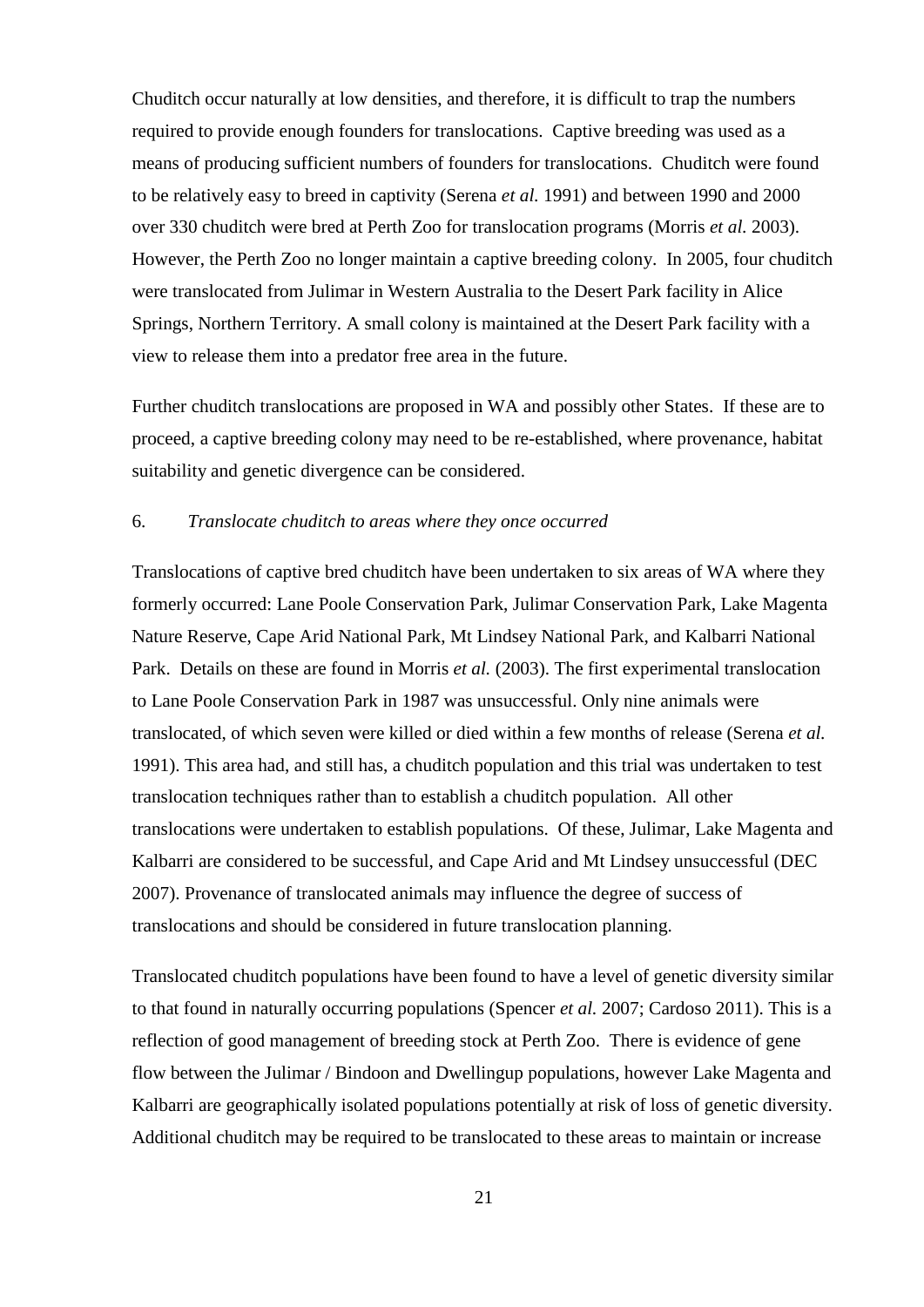genetic diversity and will incorporate an assessment of the genetic risks and benefits associated with the translocation (Weeks *et al.* 2011).

Additional translocations are proposed under this recovery plan. If these are successful within 10 years of adoption of the plan, and other populations are maintained or increased, it is likely the chuditch could be delisted at this time, and the recovery plan considered successful.

## <span id="page-25-0"></span>**13. RECOVERY OBJECTIVE AND CRITERIA**

**Recovery objective:** To reduce threats to the chuditch and increase population densities to ensure long-term survival.

### <span id="page-25-1"></span>**13.1. Criteria for success**

This Recovery Plan will be deemed successful if the chuditch can be delisted from Vulnerable under the EPBC Act and Schedule 1 under the WA Wildlife Conservation Act within 10 years from adoption, using IUCN criteria, version 3.1 (2001).

## <span id="page-25-2"></span>**13.2. Criteria for failure**

This Recovery Plan will be deemed unsuccessful if chuditch are still listed as Vulnerable under the EPBC Act and Schedule 1 under the WA Wildlife Conservation Act (or a higher category) after 10 years of adoption.

## <span id="page-25-3"></span>**13.3. Evaluation**

The Department of Environment and Conservation, in consultation with the Chuditch Recovery Team, will evaluate the performance of this Recovery Plan. The plan will be reviewed at five and ten years after its implementation. The recovery actions carried out and any changes to management and recovery actions will be documented accordingly.

In order to be delisted, it must be demonstrated that there are more than 10,000 mature individuals in the population, and that there are no overall declining trends in key populations. Due to the sparse and dispersed nature of this specie it is difficult to define key populations. As such one of the actions of this recovery plan is to develop a monitoring protocol capable of accurately estimating chuditch population density at the current and future range of chuditch, and define key populations and their trends.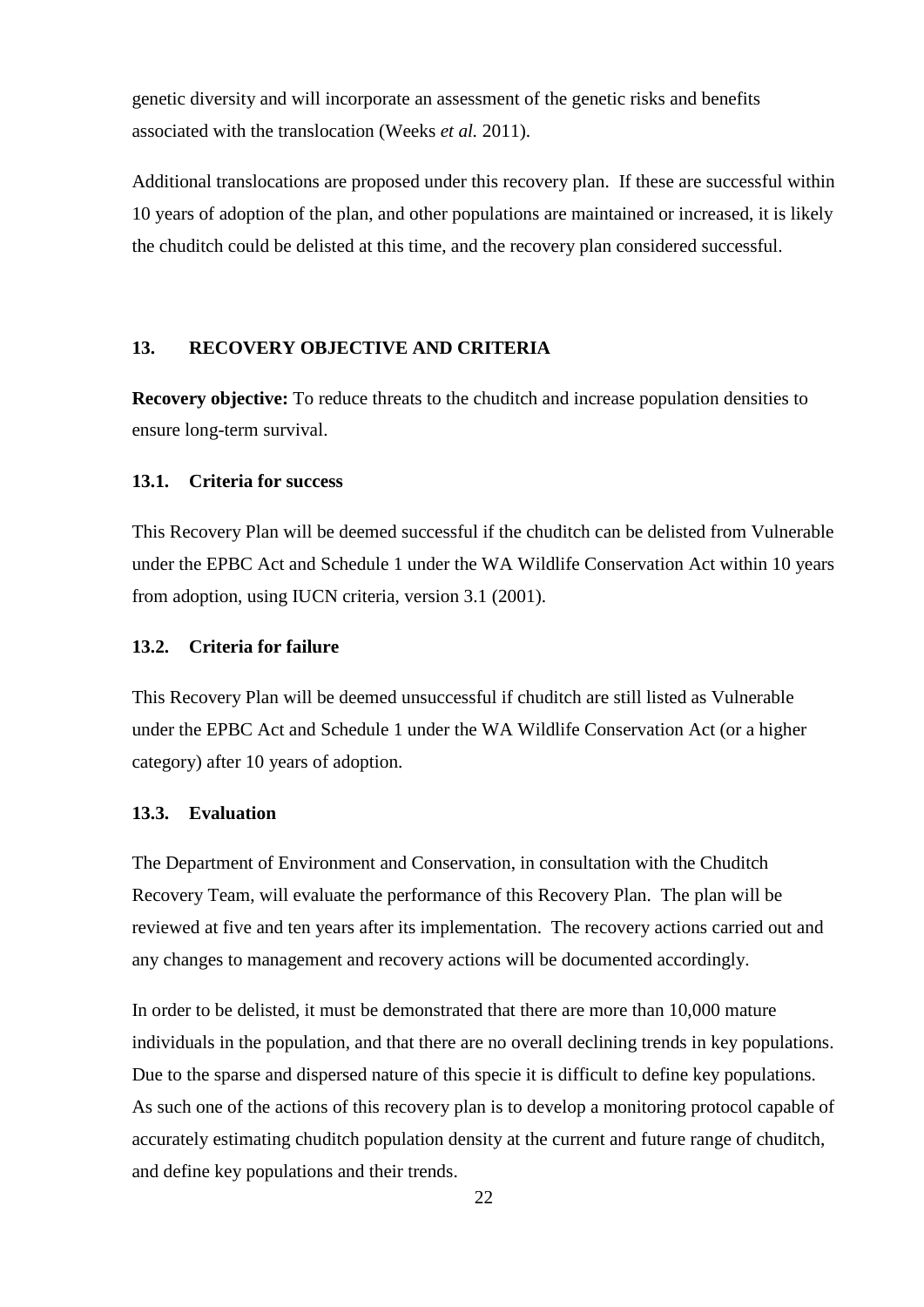## <span id="page-26-0"></span>**14. RECOVERY ACTIONS**

The following recovery actions are presented roughly in order of descending priority but this should not prevent the implementation of 'lower' priority actions where opportunities arise and funding is available. Where chuditch occur on lands other than those managed by DEC, permission has been or will be sought from the managers prior to recovery actions being undertaken.

## **Action 1. Retain and improve habitat critical for survival Tasks:**

- Identify areas of remnant vegetation that can be protected or enhanced through revegetation.
- Continue covenants and off-reserve programs (e.g. Land for Wildlife).
- New areas of suitable habitat acquired through land acquisition process.
- Habitat identified through Environmental Impact Assessment and negotiated through offset.

**Completion date:** commence by 2013, ongoing

**Cost:** \$500 000 over 10 years

### **Action 2. Determine impacts of feral cats on chuditch**

There is evidence to suggest that effective fox control may lead to an increased abundance of feral cats (mesopredator release). Feral cats are considered a threat to chuditch through direct predation and competition for food resources. Research is underway to determine whether feral cats are more abundant in the presence of fox control and if so, how this influences populations of chuditch. The aims are to investigate:

- 1) differences in population density, habitat use, foraging behaviour, diet and survivorship of chuditch between areas with and without fox control; and
- 2) overlap in resource use (diet, home range and habitat) between chuditch, foxes and feral cats.

Future research may also investigate the effects of multi-species predator control, in which foxes and feral cats are controlled simultaneously. The outcomes of this research will help to guide future control strategies for introduced predators.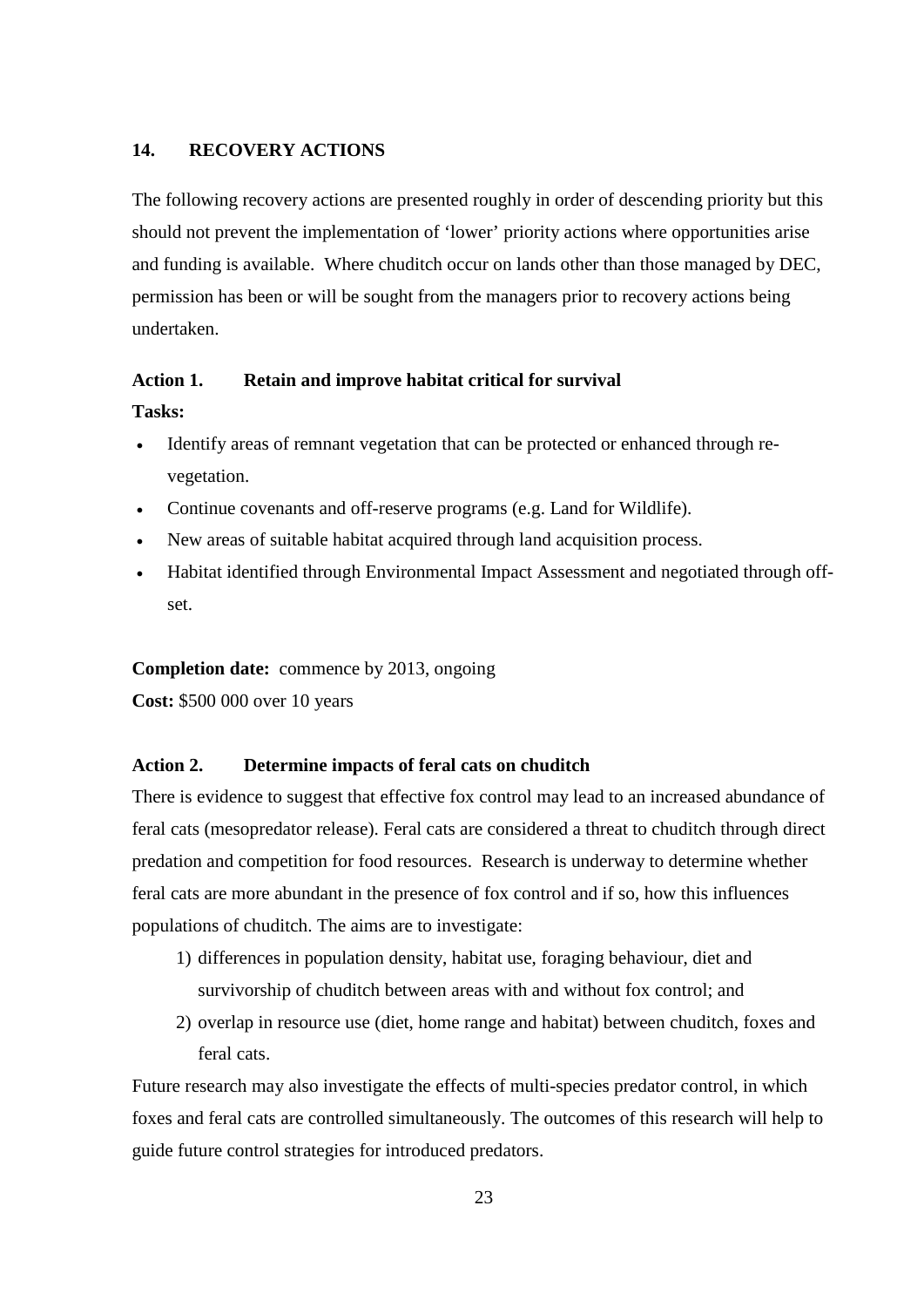**Tasks:** 

- Complete research into impacts of feral cats on chuditch abundance.
- Develop strategies for integrated fox and feral cat control at chuditch sites.

#### **Completion date:** 2015

**Cost:** \$200 000

## **Action 3. Determine the impact of feral cat control methods on chuditch**

The Western Shield fox baiting program does not control feral cats and since 1993 a research program has been underway to develop an effective cat control method. A sausage bait (with the toxin 1080) has been developed (Eradicat®), and this has been shown to be effective at controlling feral cats in the arid zone (Algar and Burrows 2004), particularly when supported by a targeted trapping program. However this bait is also more palatable to a range of nontarget native fauna, including chuditch (D. Algar unpublished data). Research is also underway examining the effectiveness of using an alternative toxin, Paraaminopropiophenone (PAPP), for feral cat control, and encapsulating the toxin to reduce uptake by non-target fauna. Chuditch are also known to be fatally trapped by current cat trapping methods using leg hold traps.

## **Tasks:**

- Determine the impact of cat baits (e.g. Eradicat and PAPP) on free-ranging chuditch.
- Develop supplementary cat trapping methods that are chuditch friendly.
- Implement appropriate feral cat control methods within chuditch distribution.

#### **Completion date:** 2014

**Cost:** \$100 000

## **Action 4. Continue, expand and improve baiting of foxes and feral cats Tasks:**

- Monitor abundance of foxes and feral cats.
- Determine the optimal deployment strategy of baits for foxes and feral cats.
- Encourage baiting programs on other land tenures.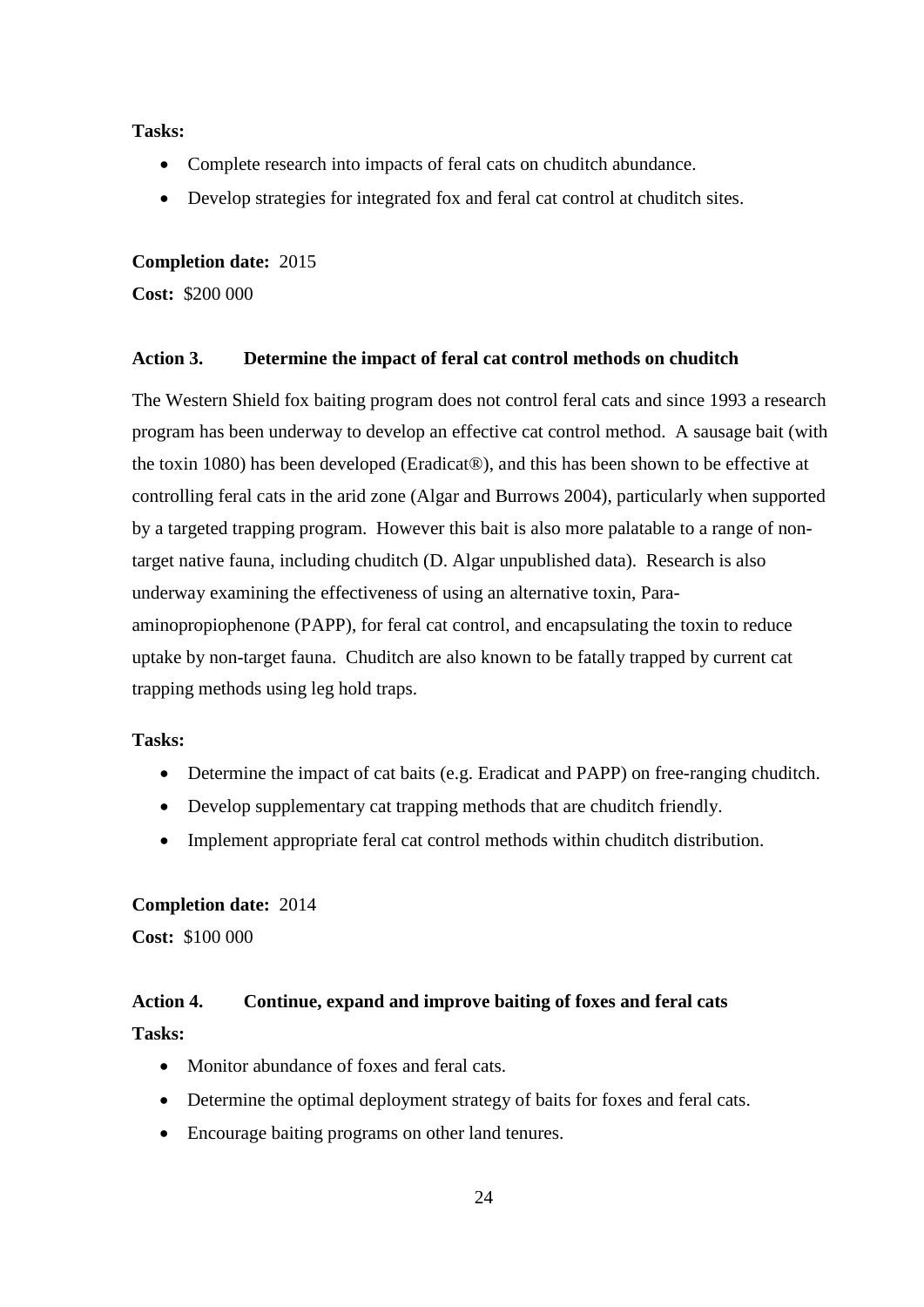• Effective baiting programs (e.g. Western Shield Program<sup>[1](#page-28-0)</sup>) for feral cats and foxes.

**Completion date:** annually, ongoing **Cost:** \$2 000 000 (already funded)

**Action 5. Determine population abundance and distribution of chuditch populations** Chuditch are presently monitored annually at 25 of the 45 Western Shield fauna monitoring sites, using trap success rates as a measure of abundance. In order to be delisted, it must be demonstrated that there are more than 10,000 mature individuals in the population, and that there are no overall declining trends in key populations. Due to the sparse and dispersed nature of this species it is difficult to accurately estimate abundance and/or density, and to define key populations. More reliable methods need to be developed to measure and monitor populations and intensive monitoring should be undertaken as multiple strategically selected sites (key populations) across their range. As such one of the tasks of this recovery plan is to develop a monitoring protocol capable of accurately estimating chuditch population density at the current and future range of chuditch, and define key populations and their trends. Other factors that may influence chuditch abundance should also be monitored including fox and feral cat activity and density, rainfall, habitat / vegetation characteristics and disease / health status.

## **Tasks:**

- Develop and implement standard chuditch monitoring protocols including monitoring factors that may affect chuditch abundance.
- Identify, develop protocols and implement monitoring at 'key populations'.
- Use Fauna File database as the system for managing and reporting monitoring data.

#### **Completion date:** commence by 2013, ongoing

**Cost:** \$350 000.

-

<span id="page-28-0"></span><sup>&</sup>lt;sup>1</sup> The Western Shield Fauna Recovery program traditionally focused on those species most threatened by introduced predators, specifically foxes and feral cats. This has seen the focus placed on mammal species in the 'Critical Weight Range' (CWR) or those that have a mean adult body weight of between 35g and about 5,500g (Burbidge and McKenzie 1989). Western Shield also aims to arrest the decline of ground nesting birds and reptiles through ameliorating the threat of introduced predators.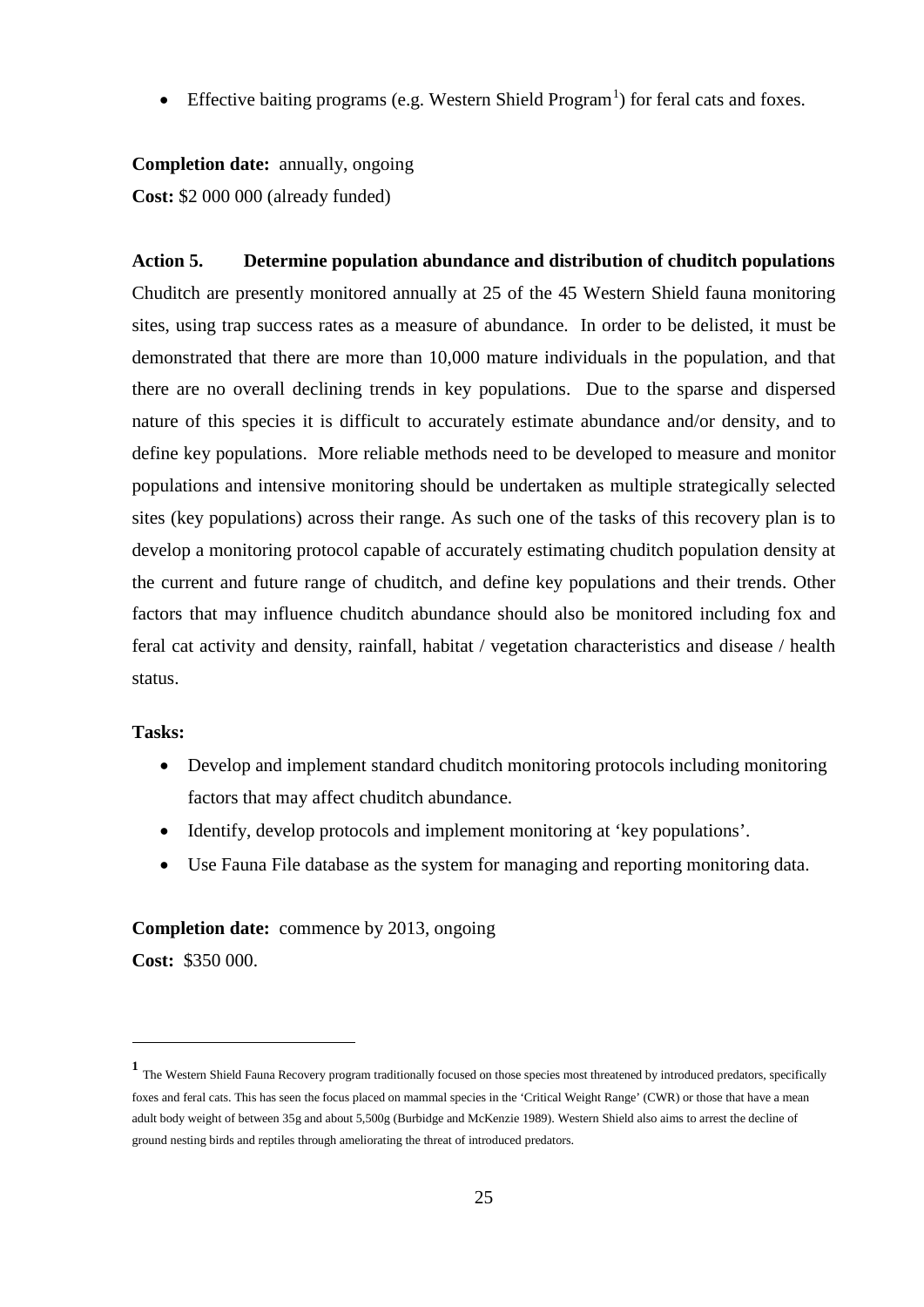## **Action 6. Establish reference sites for monitoring chuditch population abundance to evaluate the effectiveness of fox and cat control**

Dedicated chuditch surveys are required to assess chuditch distribution and abundance in areas where fox and cat control are undertaken.

## **Tasks:**

- Identify reference sites spread across the range of chuditch which incorporate where fox and potentially cat control will take place.
- Monitor chuditch populations at reference sites to determine the effectiveness of fox and cat control.

## **Completion date:** commence by 2015, ongoing

**Cost:** \$15 000 per year

## **Action 7. Undertake and monitor translocations to increase the extent of occurrence**

In order to improve the conservation status of chuditch it will be necessary to establish additional populations in the semi-arid and arid zone, and possibly in other States, to restore the distribution to the original range. This will likely incorporate both augmentation of existing populations and reintroductions. A translocation strategy that considers source populations (including captive breeding programs), provenance and genetic divergence, and identifies future release sites will be developed.

## **Tasks:**

- Develop a translocation strategy.
- Re-establish captive breeding programs if necessary.
- Monitor the success of past and future translocations.

**Completion date:** commence by 2015, ongoing.

**Cost:** \$1 300 000 over 7 years

## **Action 8. Increase public awareness through community education and enforcement of regulations**

**Tasks:**

• Identify and implement strategies to reduce road kill (e.g. erect signage).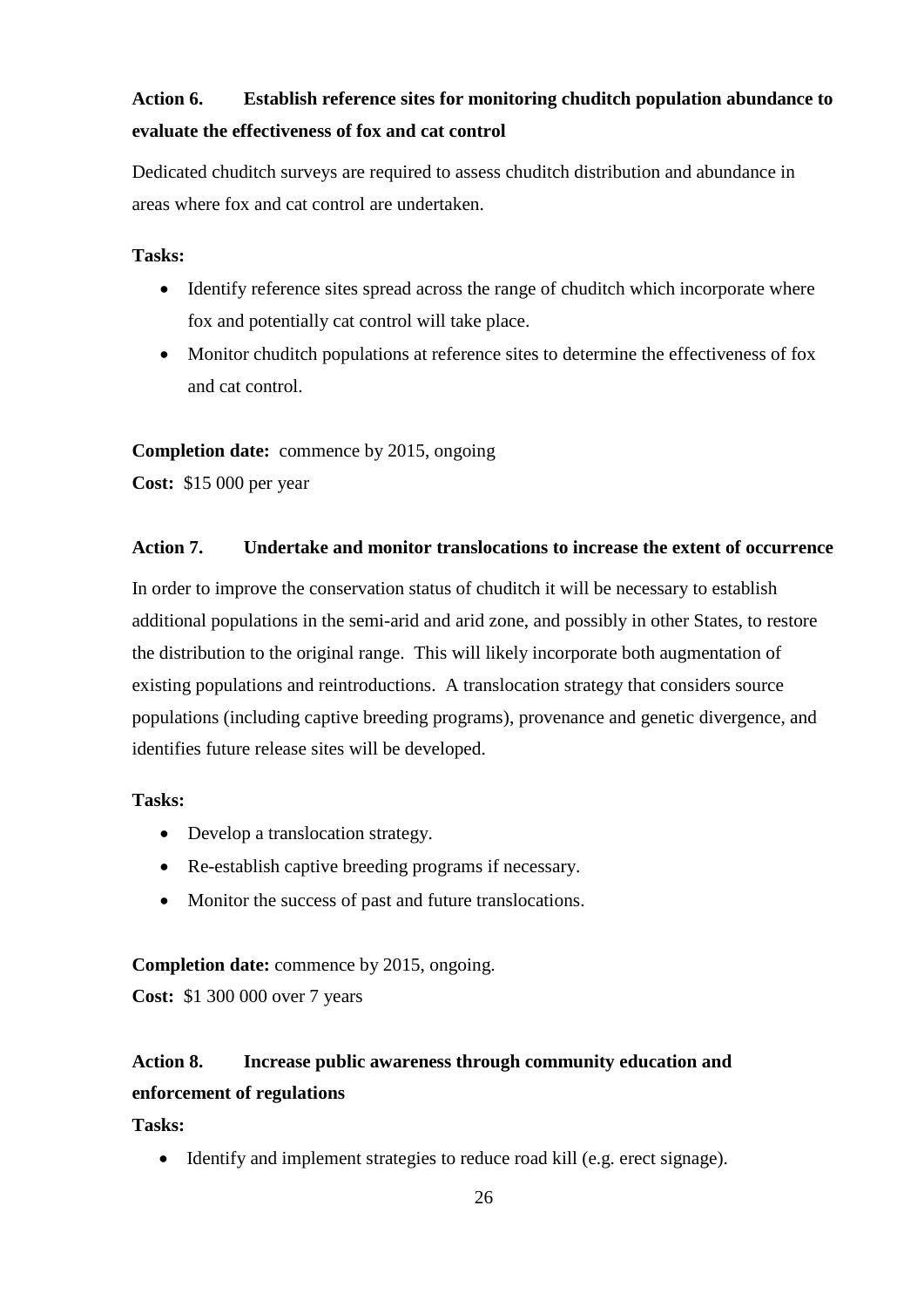- Media publications on translocations to encourage reporting of chuditch sightings.
- Investigate illegal shooting and poisoning, and enforcement of regulations.
- Mitigation through education (e.g.DAFWA publications and advice to chuditch proofing your chicken coupe).
- Implement a chuditch awareness program to support behaviour change toward the species.

**Completion date:** commence by 2013, ongoing

**Cost:** \$50 000

## **Action 9. Coordinate recovery implementation**

Recovery teams provide support to DEC, with participation from stakeholders associated with management, research and community, to implement recovery plans. A chuditch recovery team operated until 2000 and oversaw the implementation of the first recovery plan. This team needs to be reformed.

## **Tasks:**

• Involve relevant stakeholders in the coordination and implementation of this recovery plan through their participation in the Chuditch Recovery Team.

**Completion date:** Ten years from finalization of the recovery plan.

**Cost:** \$ 50 000 over 10 years to run recovery team, includes support to team members.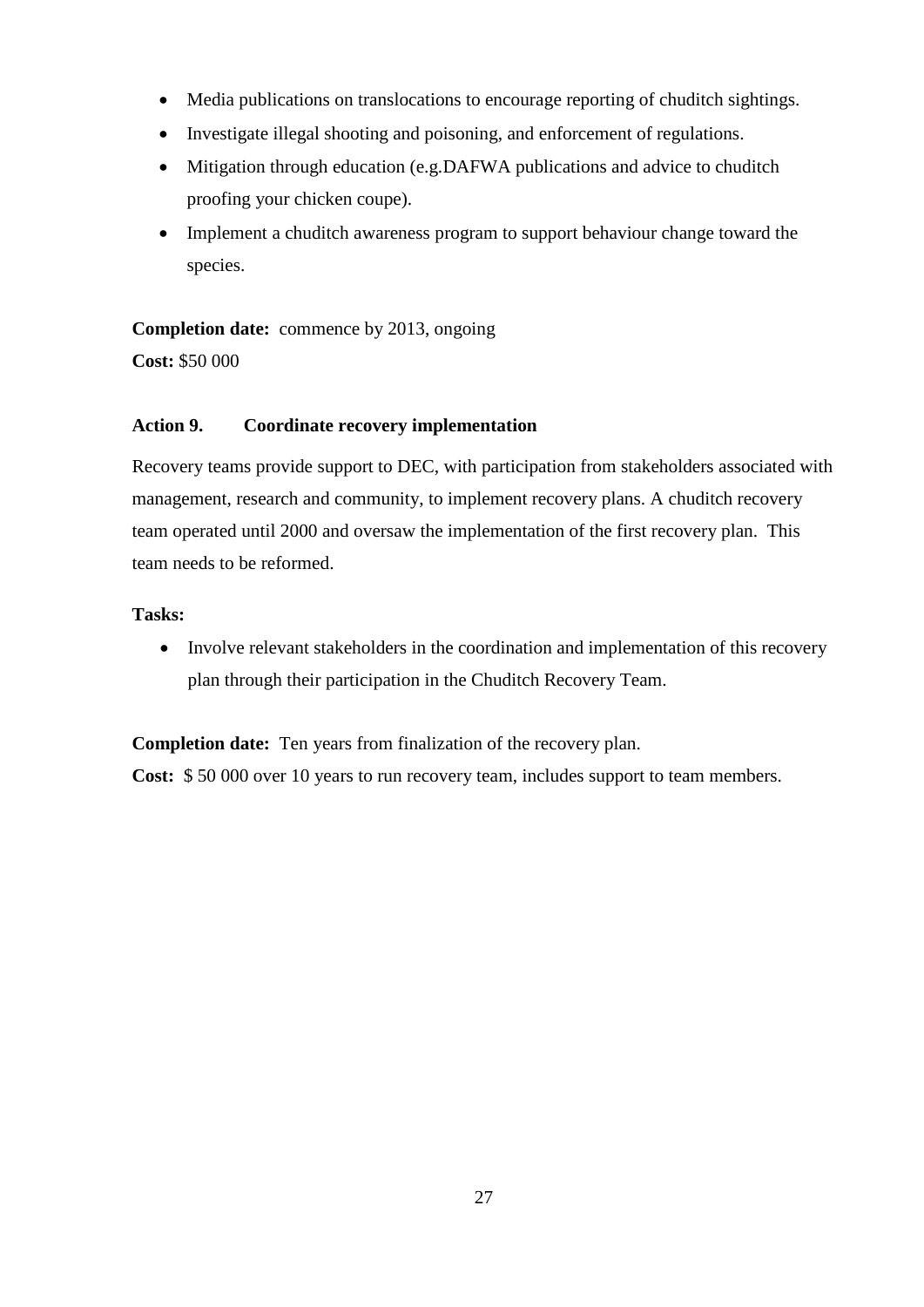## **15. SUMMARY OF RECOVERY ACTIONS**

<span id="page-31-0"></span>

| <b>Recovery Action</b> |                                                    | Year/ Estimated Cost (\$) |         |         |         |                                                 |         |         |         |                                         |         |              |
|------------------------|----------------------------------------------------|---------------------------|---------|---------|---------|-------------------------------------------------|---------|---------|---------|-----------------------------------------|---------|--------------|
|                        |                                                    | 20012/13                  | 2013/14 | 2014/15 | 2015/16 | 2016/17                                         | 2017/   | 2018/   | 2019/   | 2020/                                   | 2021/   | <b>Total</b> |
|                        |                                                    |                           |         |         |         |                                                 | 18      | 19      | 20      | 21                                      | 22      |              |
| 1.                     | Retain and improve habitat critical for survival   | 50 000                    | 50 000  | 50 000  | 50 000  | 50 000                                          | 50 000  | 50 000  | 50 000  | 50 000                                  | 50 000  | 500 000      |
| 2.                     | Determine impacts of feral cats on chuditch        | 25 000                    | 25 000  | 25 000  | 25 000  |                                                 |         |         |         |                                         |         | 100 000      |
| 3.                     | Determine impacts of feral cat control methods on  | 60 000                    | 40 000  |         |         |                                                 |         |         |         |                                         |         | 100 000      |
|                        | chuditch                                           |                           |         |         |         |                                                 |         |         |         |                                         |         |              |
| 4.                     | Continue, expand and improve baiting program of    | Already                   |         |         |         |                                                 |         |         |         |                                         |         | Already      |
|                        | feral cats and foxes                               | funded                    |         |         |         |                                                 |         |         |         |                                         |         | funded       |
|                        |                                                    |                           |         |         |         |                                                 |         |         |         |                                         |         | (2000000)    |
| 5.                     | Determine population abundance and distribution    | 35 000                    | 35 000  | 35000   | 35 000  | 35 000                                          | 35 000  | 35 000  | 35 000  | 35 000                                  | 35 000  | 350 000      |
|                        | of chuditch populations.                           |                           |         |         |         |                                                 |         |         |         |                                         |         |              |
| 16.                    | Establish reference sites for monitoring chuditch  |                           |         | 15 000  | 15 000  | 15 000                                          | 15 000  | 15 000  | 15 000  | 15 000                                  | 15 000  | 120 000      |
|                        | population abundance to evaluate the effectiveness |                           |         |         |         |                                                 |         |         |         |                                         |         |              |
|                        | of fox and cat control                             |                           |         |         |         |                                                 |         |         |         |                                         |         |              |
| 7.                     | Undertake and monitor translocations to increase   |                           |         |         | 140 000 | 180 000                                         |         |         |         | 180 000 180 000 180 000 220 000 220 000 |         | 1 300 000    |
|                        | the extent of occurrence                           |                           |         |         |         |                                                 |         |         |         |                                         |         |              |
| 8.                     | Increase public awareness through community        | 5 000                     | 5 000   | 5 000   | 5 000   | 5 000                                           | 5 000   | 5 000   | 5 000   | 5 000                                   | 5 0 0 0 | 50 000       |
|                        | education and enforcement of regulations           |                           |         |         |         |                                                 |         |         |         |                                         |         |              |
| 9.                     | Coordinate recovery implementation                 | 5 0 0 0                   | 5 000   | 5 000   | 5 000   | 5 0 0 0                                         | 5 0 0 0 | 5 0 0 0 | 5 0 0 0 | 5 000                                   | 5 000   | 50 000       |
|                        | <b>TOTALS</b>                                      | 180 000                   | 160 000 | 135 000 | 275 000 | 290 000 290 000 290 000 290 000 330 000 330 000 |         |         |         |                                         |         | 2570000      |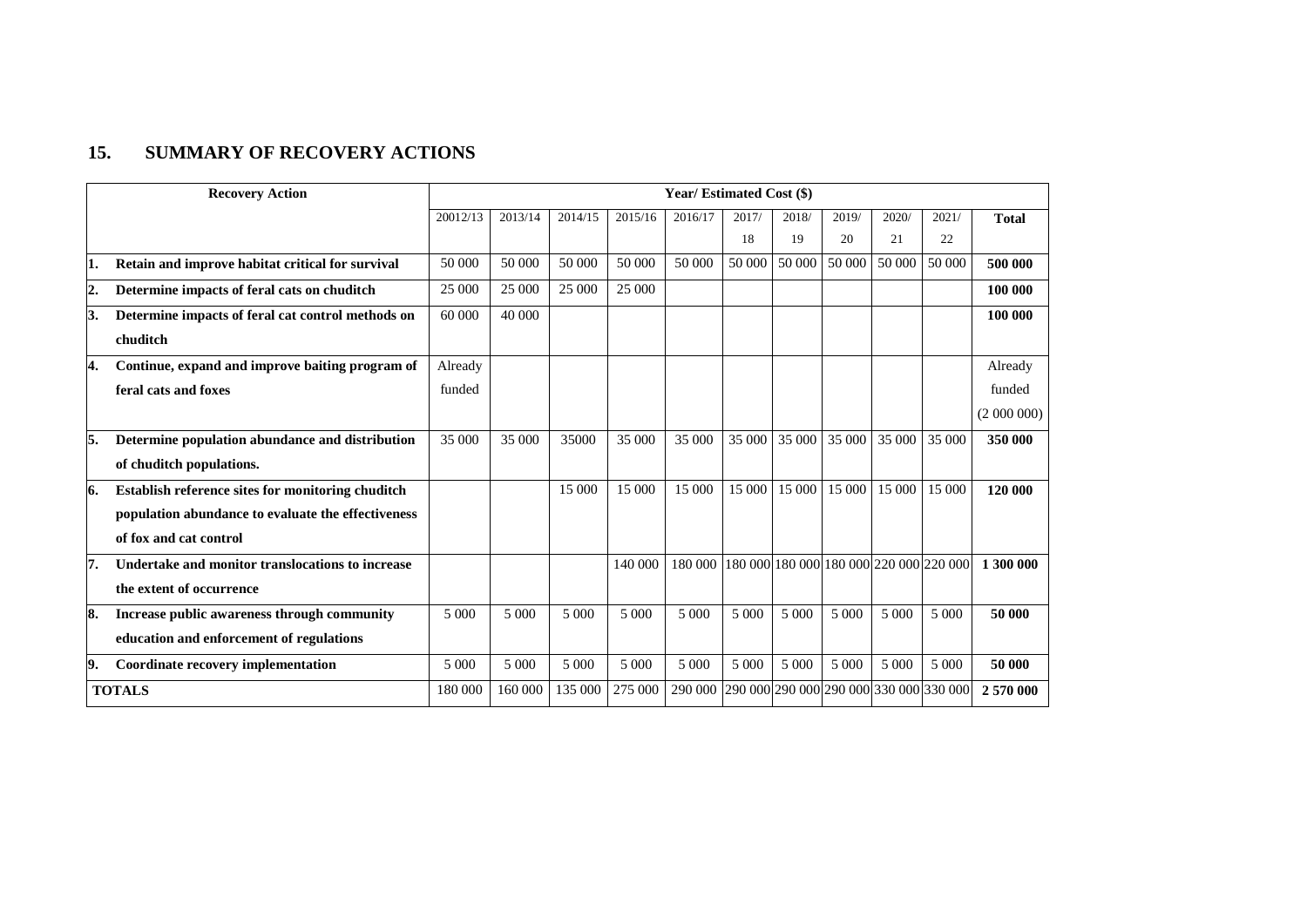## <span id="page-32-0"></span>**16. REFERENCES**

Abbott , I. (2001). Aboriginal names of mammal species in south-west Western Australia. *CALMScience* **3**: pp. 433-486.

Abbott, I. (2006). Mammalian faunal collapse in Western Australia, 1875-1925: the hypothesised role of epizootic disease and a conceptual model of its origin, introduction, transmission and spread. *Australian Zoologist* **33**: pp. 530–561.

Algar, D. and Burrows, N. (2004). Feral cat control research: Western shield review – February 2003. *Conservation Science Western Australia* **5** (2): 122-130.

Armstrong, R. (2004). Baiting operations: Western Shield Review February 2003. *Conservation Science Western Australia* **5** (2):31-50.

Burbidge, A. and McKenzie, N. (1989). Patterns in the modern decline of Western Australia's vertebrate fauna: Causes and conservation implications. *Biological Conservation* **50**: 143-198.

Burbidge, A., Johnson, K., Fuller, P. and Southgate, R. (1988). Aboriginal knowledge of the mammals of the central deserts of Australia. *Australian Wildlife Research* **15**: 9-39.

Burbidge, A. and Fuller, P. (1979). Mammals of the Warburton region, Western Australia. *Records of the Western Australian Museum* **8**: 57-73.

Burrows, N.D., Ward, B. and Cranfield, R. (2002) Short-term impacts of logging on understorey vegetation in a jarrah forest. *Australian Forestry*. **65** (1): 47–58.

CALM (1991). *Policy Statement No. 33:* Conservation of endangered and specially protected fauna in the wild. WA Department of Conservation and Land Management, Perth, WA.

CALM (1992). *Policy Statement No. 44:* Wildlife management programs. WA Department of Conservation and Land Management, Perth, WA.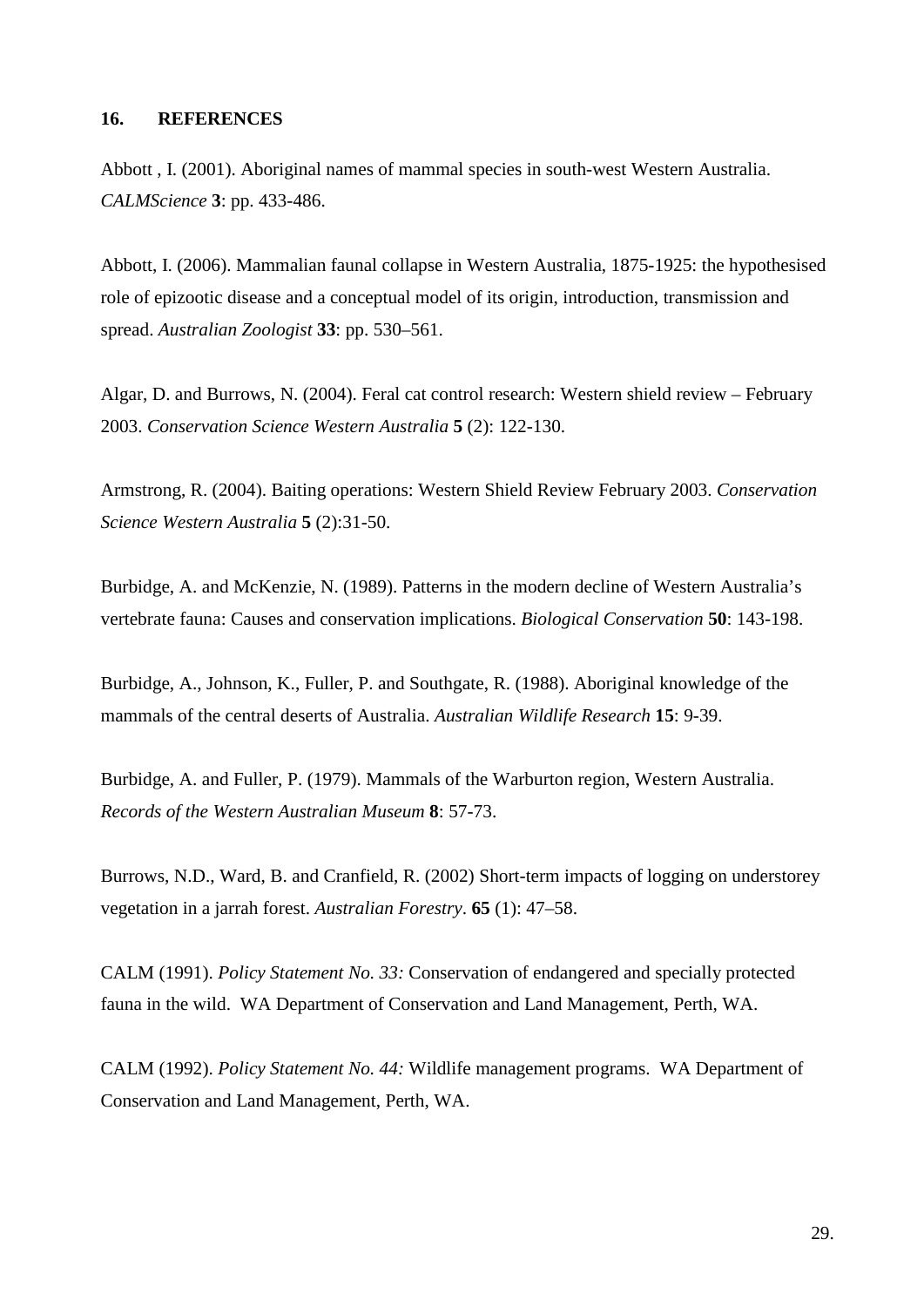CALM (1994). *Policy Statement No. 50:* Setting priorities for the conservation of Western Australia's threatened flora and fauna. WA Department of Conservation and Land Management, Perth, WA.

CALM (1995). *Policy Statement No. 29: Translocation of threatened flora and fauna*. WA Department of Conservation and Land Management, Perth, WA.

CALM (2000). *Shark Bay terrestrial reserves management plan 2000 – 2009.* Department of Conservation and Land Management for the National Parks and Nature Conservation Authority, Perth, WA.

Cardoso, M. (2011). Conservation Genetics of Australian Quolls, University of N.S.W., Unpublished PhD thesis, p. 160.

Chapman, T., Sims, C. and Mawson, P. (2011). Minimising disease risk in wildlife management: standard operating procedures for fauna translocation, monitoring and euthanasia in the field. Department of Environment and Conservation, Perth, WA.

Christensen, P.E.S. (1980). A sad day for native fauna. *Forest Focus* **23**: 3-12.

Collett, R. (1887). On a collection of mammals from central and northern Queensland. *Zoologischen Jahrbuchen. Zeitschrift fur Systematik, Geographie und Biologie der Thiere*. Gustav Fischer, Jena.

DEC (2007). Nomination to the Threatened Species Scientific Committee to remove the Chuditch from Schedule 1 of the *Wildlife Conservation Act, 1950.* WA Department of Environment and Conservation, Perth, WA.

Department Environment and Conservation (DEC). URL: [http://naturemap.dec.wa.gov.au/.](http://naturemap.dec.wa.gov.au/) (Accessed 09 January 2012).

DEWHA (2008). *Recovery Planning Compliance Checklist for Legislative and Process Requirements.* Available at: [http://www.environment.gov.au/biodiversity/threatened/publications/recovery/guidelines/pubs/rec](http://www.environment.gov.au/biodiversity/threatened/publications/recovery/guidelines/pubs/recovery-checklist.pdf) [overy-checklist.pdf](http://www.environment.gov.au/biodiversity/threatened/publications/recovery/guidelines/pubs/recovery-checklist.pdf) (Accessed February 2012).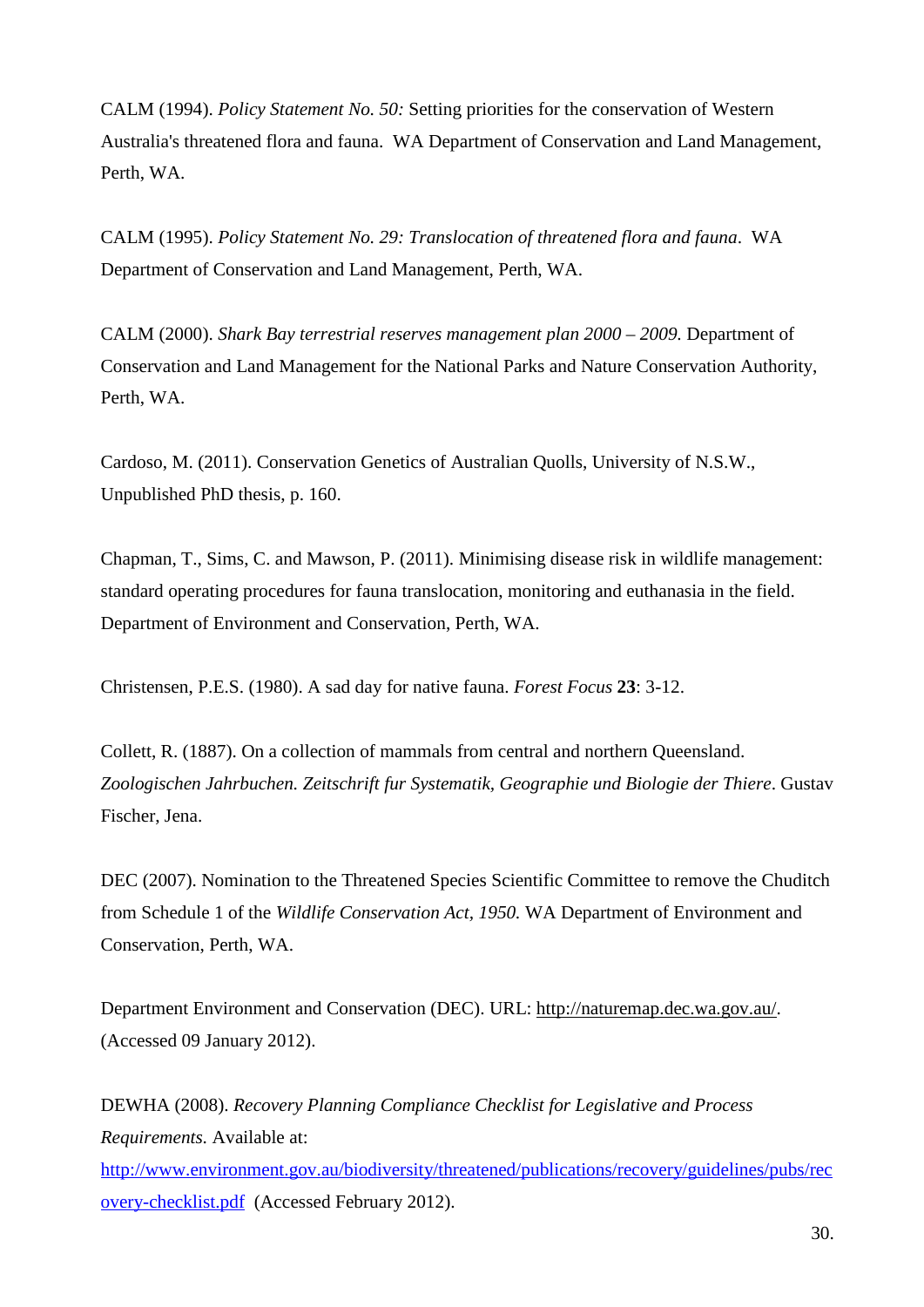Finlayson, H. (1961). On central Australian mammals. IV. The distribution and status of central Australian species. *Records of the South Australian Museum* **41:** 141-191.

Firestone, K.B. (1999). The application of molecular genetics to the conservation management of quolls, Dasyurus species (Dasyuridae: Marsupialia). PhD Thesis. University of New South Wales.

Hancock, C. (1991). A report on the distribution, seasonal occurrence and diet of the Chuditch (*Dasyurus geoffroii*). Student report, Murdoch University, W.A.

IUCN (1994). version 2.3 criteria replaced in 2001 with version 3.1 [http://www.iucnredlist.org/documents/redlist\\_cats\\_crit\\_en.pdf.](http://www.iucnredlist.org/documents/redlist_cats_crit_en.pdf) (Accessed 6 January 2011).

IUCN (2001). *IUCN Red List Categories and Criteria: Version 3.1*. Available at: www.iucnredlist.org/technical-documents/categories-and-criteria/2001-categories-criteria#critical (Accessed June 2012).

Johnson, K. and Roff, A. (1982). The Western Quoll, *Dasyurus geoffroii* (Dasyuridae, Marsupalia) in the Northern Territory: historical records from venerable sources. In: M. Archer (Ed). *Carnivorous Marsupials*: pp. 221-226. Royal Zoological Society of New South Wales, Mosman.

Kennedy, M. (1992). Species recovery outline. No. 4. In: *Australasian Marsupials and Monotremes: an Action Plan for Their Conservation* (ed. M. Kennedy). IUCN, Gland.

King, D., Oliver, A. and Mead, R. (1978). The adaption of some Western Australian mammals to food plants containing fluoroacetate. *Australian Journal of Zoology* **26**: 699-712.

King, D.R., Twigg, L.E. and Gardner, J.L. (1989). Tolerance to sodium monofluoroacetate in Dasyurids from Western Australia. *Australian Wildlife Research* **16**: 131-40.

Kinnear, J.E., Onus, M.L., and Bromilow, R.N. (1988). Fox control and rock-wallaby population dynamics. *Australian Wildlife Research* **15** (4): 435-450.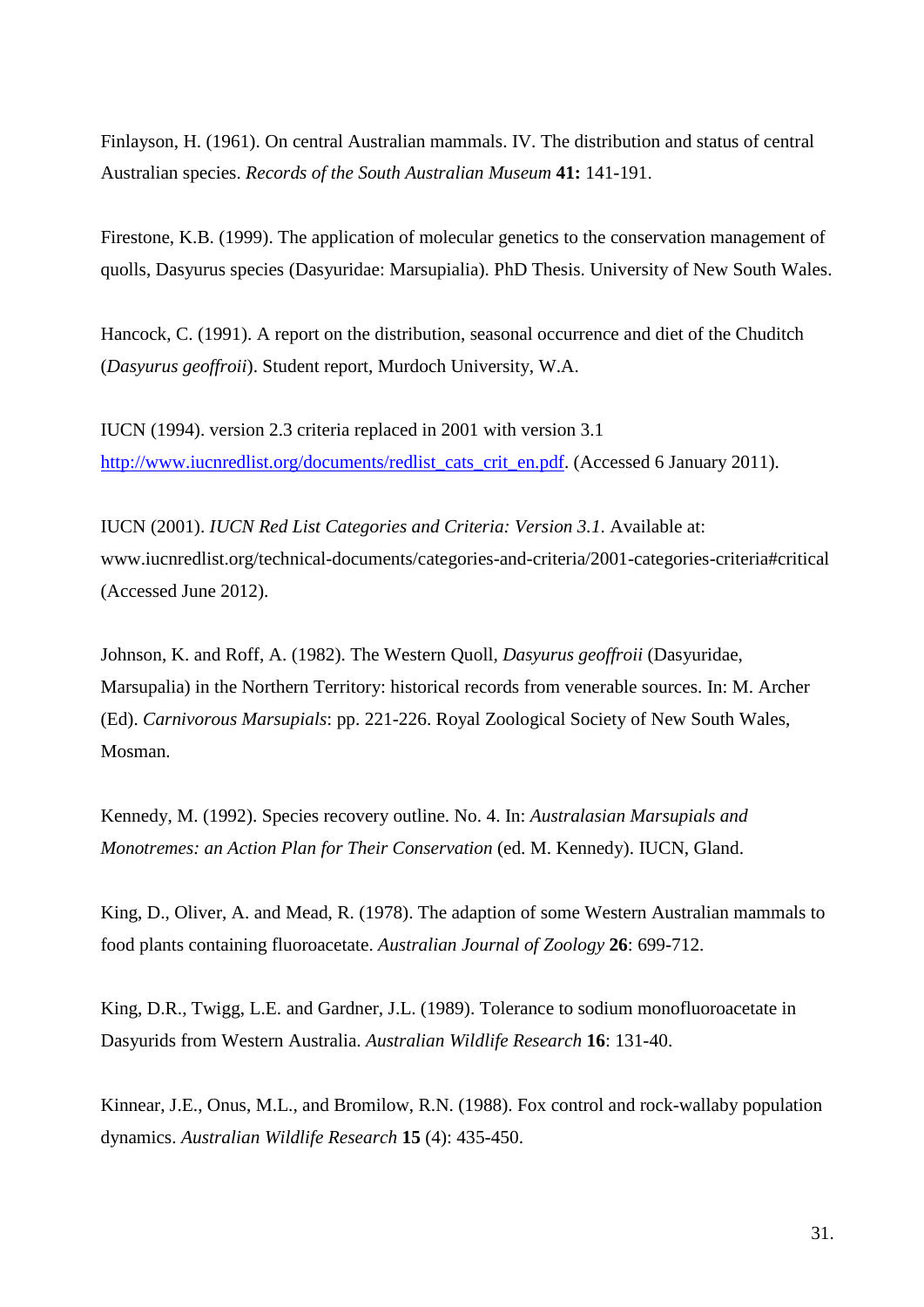Kinnear, J.E., Onus, M.L., and Sumner, N.R., (1998). Fox control and rock-wallaby population dynamics — II. An update *Wildlife Research* **25** (1): 81-88.

Kinnear, J.E., Sumner, N.R., and Onus, M.L. (2002). The red fox in Australia—an exotic predator turned biocontrol agent. *[Biological Conservation](http://www.sciencedirect.com/science/journal/00063207)* **108** (3): 335-359.

Kinnear, J. E., Krebs, C. J., Pentland, C., Orell, P., Holmes, C., and Karvinen, R. (2010). Predator-baiting experiments for the conservation of rockwallabies in Western Australia – a 25 year review with recent advances. *Wildlife Research* **37**: 57–67. doi:10.1071/WR09046

Marlow, B. (1958). A survey of the marsupials of New South Wales. *CSIRO Journal of Wildlife Research* **3**: 71-114.

Martin, G.R., Twigg, L.E., Marlow, N.J., Kirkpatrick, W.E., King, D.R. and Gaikhorst, G. (2002). The acceptability of three types of predator baits to captive non-target animals. *Wildlife Research* **29**:489-502.

Mathew, H. (1996). An investigation into the effect of management strategies on the home range of chuditch (*Dasyurus geoffroii*). Honours Thesis. University of Western Australia.

Maxwell, S., Burbidge, A.A. and Morris, K. (1996). *The 1996 action plan for Australian marsupials and monotremes.* Wildlife Australia, Canberra pp. 234.

McIlroy, J.C. (1986). The sensitivity of Australian animals to 1080 poison IX. Comparisons between major groups of animals, and the potential danger non-target species face from 1080 poisoning campaigns. *Australian Wildlife Research* **13**: 39-48.

Morris, K. (1998). Draft. A review of the conservation status of the chuditch *Dasyurus geoffroii* (Marsupialia: Dasyuridae) using IUCN criteria. Unpublished report for the Chuditch Recovery Team November 1998.

Morris, K., Burbidge, A. and Hamilton, S. (2008) *Dasyurus geoffroii*. In: IUCN 2011. IUCN Red List of Threatened Species. Version 2011.2. Available at: [www.iucnredlist.org](http://www.iucnredlist.org/) (Accessed July 2012).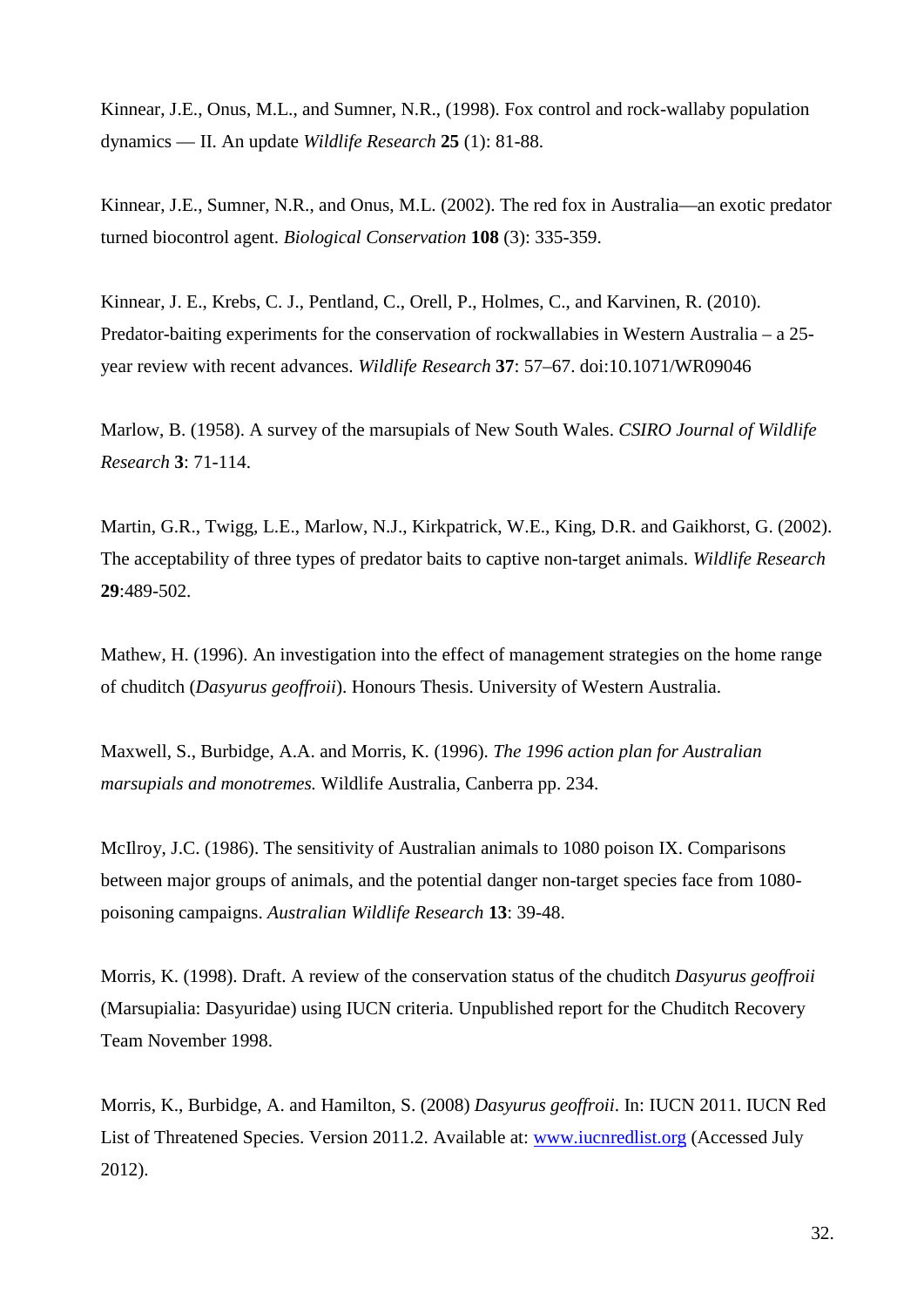Morris, K., Johnson, B. and Orell, P. (2006). A review of the conservation status of the chuditch *Dasyurus geoffroii*: Progress Report July 2006. Unpublished Report for the Department of Environment and Conservation, Western Australia.

Morris, K., Johnson, B., Rooney, J. and Ward, C. (2000). The short-term impacts of timber harvesting and associated activities on the abundance of medium-sized mammals in the jarrah forest of Western Australia. In: *Nature Conservation. 5, Nature Conservation in Production Environments: Managing the Matrix* (eds J.L. Craig, N. Mitchell & D.A. Saunders). Surrey Beatty, Sydney. pp. 60-70.

Morris, K., Johnson, B., Orell, P., Gaikhorst, G., Wayne, A. and Moro, D. (2003). Recovery of the threatened chuditch (*Dasyurus geoffroii*): a case study. Pp 435-451 In: Predators with Pouches – the biology of carnivorous marsupials. Eds: M Jones, C Dickman and M Archer. CSIRO Publishing, Collingwood, Victoria.

Morris, K.D., Johnson, B. and York, M. (2005). *The impact of using Probaits for fox control on chuditch (Dasyurus geoffroii) in the wild: final report.* Department of Conservation and Land Management, Kensington, WA. pp. 8.

Morton, S.R., Dickman, C.R. and Fletcher, T.P. (1989). DASYURIDAE. Pp 560-582 In Fauna of Australia, Volume 1b: Mammalia. Australian Government Publishing Services, Canberra.

Orell, P. and Morris, K. (1994). Chuditch recovery plan. Wildlife Management Program No 13. Department of Conservation and Land Management.

Orell, P. 2004. Fauna monitoring and staff training: Western Shield review - February 2003. *Conservation Science Western Australia* **5**: 51-95.

Serena, M. (1987). The chuditch: a spot-on marsupial. *Landscope* **2** (4): 36–39.

Serena, M. and Soderquist, T.R. (1989). Spatial organisation of a riparian population of the carnivorous marsupial, *Dasyurus geoffroii*. *Journal of Zoology*, London **219**: 373-83.

Serena, M., Soderquist, T.R., and Morris, K.D. (1991). Western Australian Wildlife Management Program No 7: The Chuditch. Department of Conservation and Land Management, Como, WA.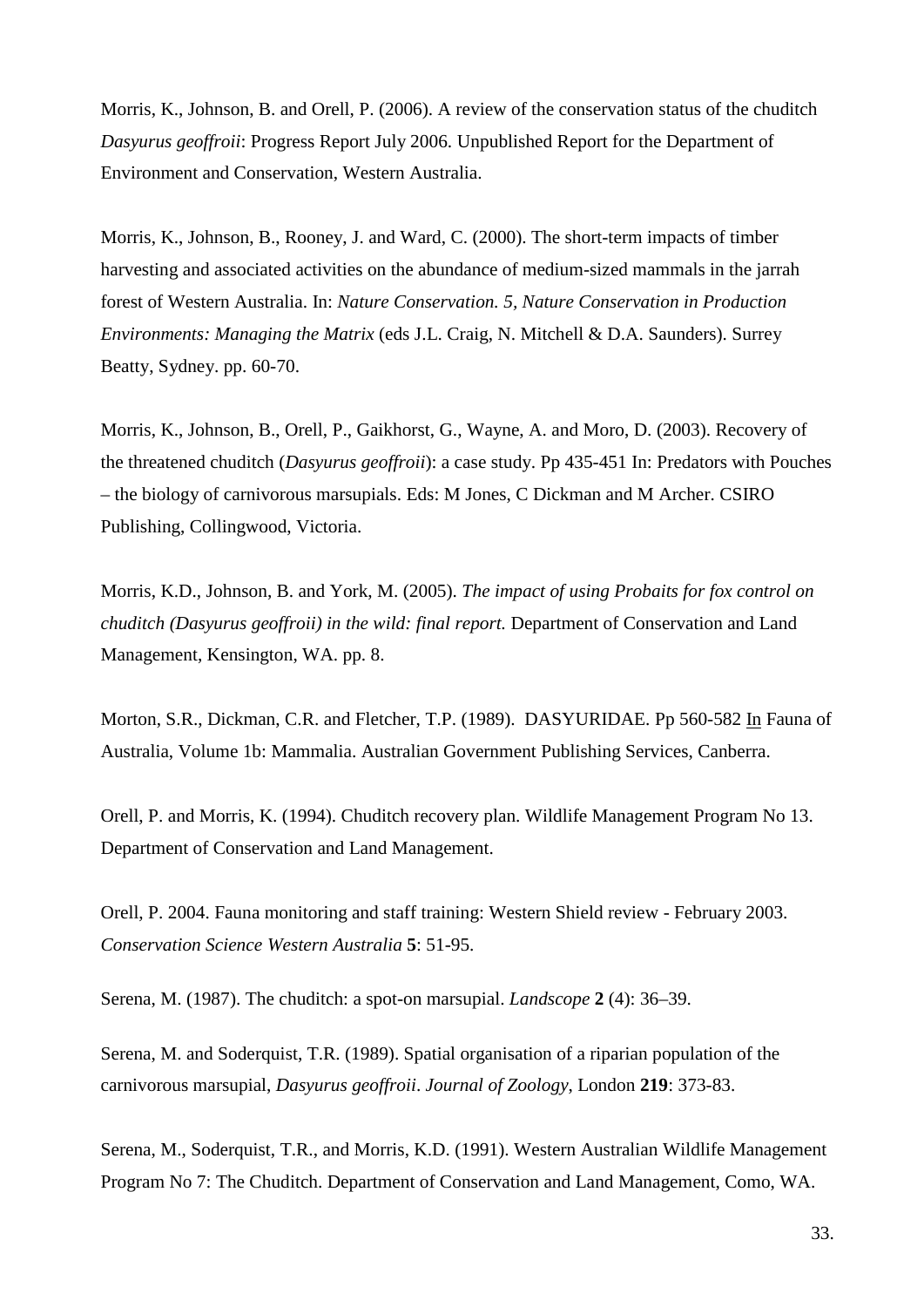Serena, M. and Soderquist, T. (1987). Potential vulnerability of the chuditch (*Dasyurus geoffroii*) to 1080 canid poisoning programmes. Department of Conservation and Land Management, Western Australia, pp. 5.

Shaffer, M.L. (1981). Minimum population sizes for species conservation. *BioScience* **31**: 331-8.

Shortridge, G.C. (1909). An account of the geographical distribution of the marsupials and monotremes of southwest Australia having special reference to the specimens collected during the Balston expedition of 1904-1907. *Proceedings of the Zoological Society of London* **55**: 803-848.

Smith, J.A., Wright, L.J. and Morris, K. (2004). Bibliochuditch: The chuditch, *Dasyurus geoffroii* (Gould 1841), a Wildlife Science Library subject-specific bibliography. *Conservation Science Western Australia* **5** (1): 6-19.

Soderquist, T.R. and Serena, M. (1993). Predicted susceptibility of *Dasyurus geoffroii* to canid baiting programs: variation due to sex, season and bait type. *Wildlife Research* **20**: 287-96.

Soderquist, T.R. (1988). The ecology of Chuditch (*Dasyurus geoffroii*) in the Jarrah forest: a summary of facts relevant to management. Unpublished document.

Soulé, M.E. (1985). *Viable Populations for Conservation*. Cambridge University Press. Cambridge, United Kingdom.

Spencer, P.B.S., Cardoso, M., How, R.A., Williams, J., and Bunce, M., and Schmitt, L. H. (2007), Cross-species amplification at microsatellite loci in Australian quolls including the description of five new markers from the Chuditch (*Dasyurus geoffroii*). *Molecular Ecology Notes*: **7** 1100– 1103. doi: 10.1111/j.1471-8286.2007.01791.x

Thomas, O. (1906). On mammals collected in south-west Australia for Mr. W.E. Balston. *Proceedings of the Zoological Society of London* 1906, pp. 468-78.

Tunbridge, D. (1988). *Flinders Ranges Dreaming*. Aboriginal Studies Press.